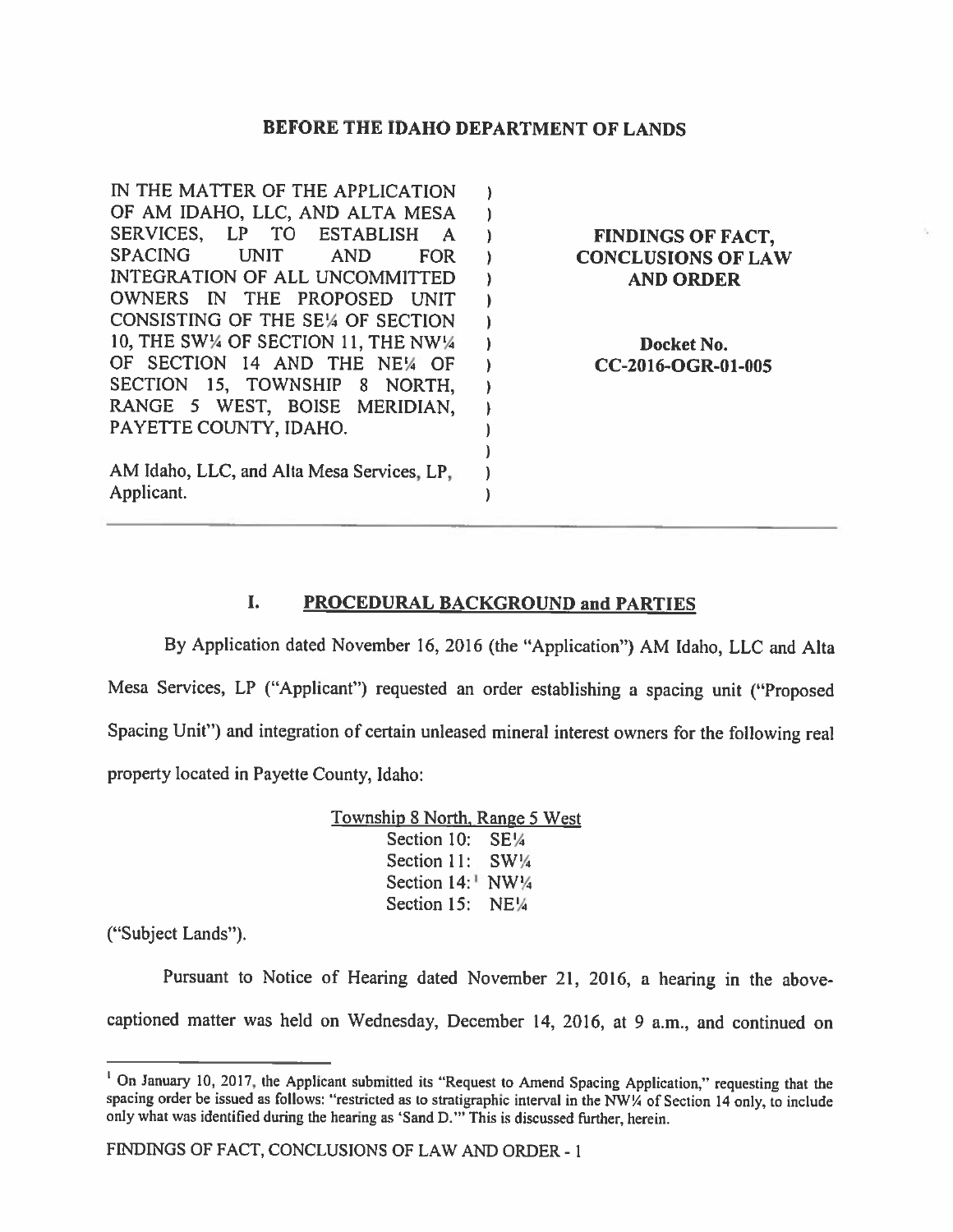December 15, 2016 (the "Hearing") in the State Capital Lincoln Auditorium, WW02, Lower Level, West Wing, <sup>700</sup> W. Jefferson St., Boise, Idaho. Mr. Thomas M. Schultz, Jr., Director, Idaho Department of Lands ("Director Schultz") appointed Kelly Williams as hearing officer and presiding officer ("Hearing Officer") in the above-captioned matter by Notice of Appointment of Hearing Officer and Presiding Officer dated November 21, 2016.

Director Schultz was present at the hearing. Mr. Michael Christian ("Mr. Christian") represented the Applicants, AM Idaho, LLC and Alta Mesa Services, LP ("Applicant"). Mr. David M. Smith ("Mr. Smith"), Vice President — Exploration for AM Idaho. LLC and Mr. David Pepper ("Mr. Pepper"), Senior Landman for AM Idaho, LLC provided affidavits in support of Applicant and participated in the Hearing. Mr. J. Morgan Minton, Idaho Deputy Attorney General ("Mr. Minton") appeared on behalf of the Idaho Department of Lands and Mr. James Thum, Oil and Gas Program Manager for the Idaho Department of Lands ("Mr. Thum"), who also participated in the Hearing. One mineral interest owner, Mr. Russell Ruff ("Mr. Ruff"), Member, Superior Properties, LLC, and the owner of <sup>a</sup> mobile home community and an 11.8 1 acre parcel of real property located on the Subject Lands at <sup>2750</sup> Alden Road, Fruitland, Idaho 83619, provided <sup>a</sup> written response to the Application. Mr. Ruff did not participate in the Hearing.

Certain public witnesses attended the Hearing and provided statements, some of which were directed at the Application in Docket No. CC-2016-OGR-0I-005, and to Docket Nos. CC 20l6-OGR-00I-004 and -006. Although those public statements were included in the official transcript of the Hearing and are part of the record, they do not serve as the basis for any conclusions contained in the Findings of Fact, Conclusions of Law or Order for this docket.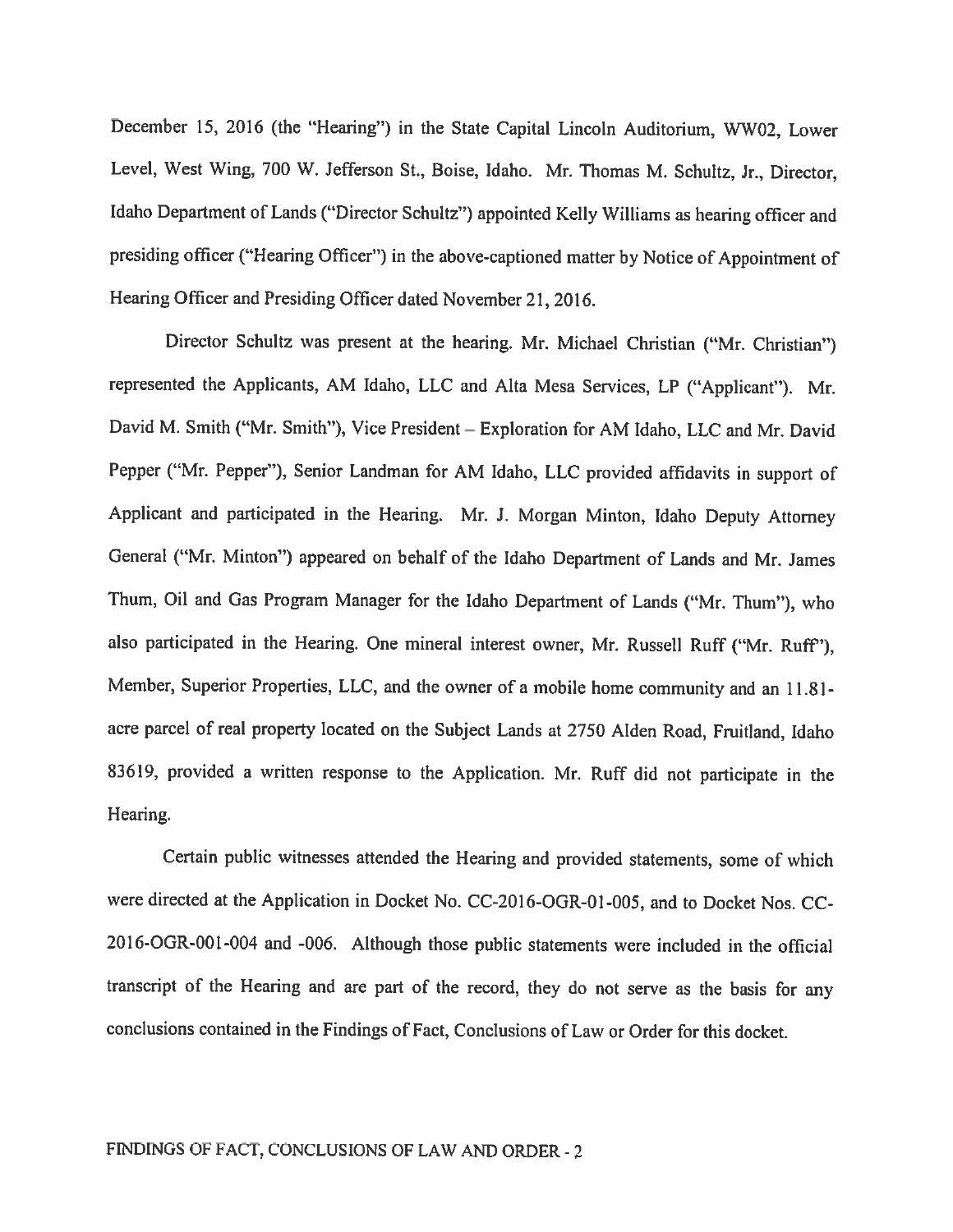Prior to the Hearing, on December 8, 2016, at 1:30 p.m., <sup>a</sup> prehearing conference was held via telephone ("Prehearing Conference"). In the interest of administrative economy, for purposes of the Prehearing Conference only, the Prehearing Conference consolidated the abovecaptioned matter with Docket Nos. CC-2016-OGR-01-004 and -006 (collectively, "Consolidated Prehearing Docket"); and on December 9, 2016, the Hearing Officer issued a Prehearing Order for the same.

Also prior to the Hearing, Mr. Minton submitted the Idaho Department of Lands' ("IDL") Prehearing Brief dated December 7. <sup>2016</sup> ("IDL Prehearing Brief'), in which IDL summarized Idaho law governing spacing units and integration, and took no position on the request made in the Application.

During the Hearing, Exhibits AM-I, AM-2, and AM-3 were admitted into evidence and are included in the record.

All parties, interested persons, and public witnesses who wished to participate in the Hearing were provided with an opportunity to present testimony and evidence. The Parties to the proceedings also were provided the opportunity present opening and closing statements, cross examine witnesses, offer rebuttal testimony and re-direct witnesses. Director Schultz and the Hearing Officer also asked questions and examined the evidence submitted.

Director Schultz, having considered the testimony presented and the exhibits received into evidence at the Hearing, being thily advised, and for good cause, hereby makes the following findings of fact, conclusions of law, and order in this matter.

# II. FINDINGS OF FACT

1. Pursuant to IDAPA 04.11.01.602, the Hearing Officer takes judicial notice that as required by Idaho Code § 47-324(c)(iii), IDL mailed <sup>a</sup> copy of the Application and Notice of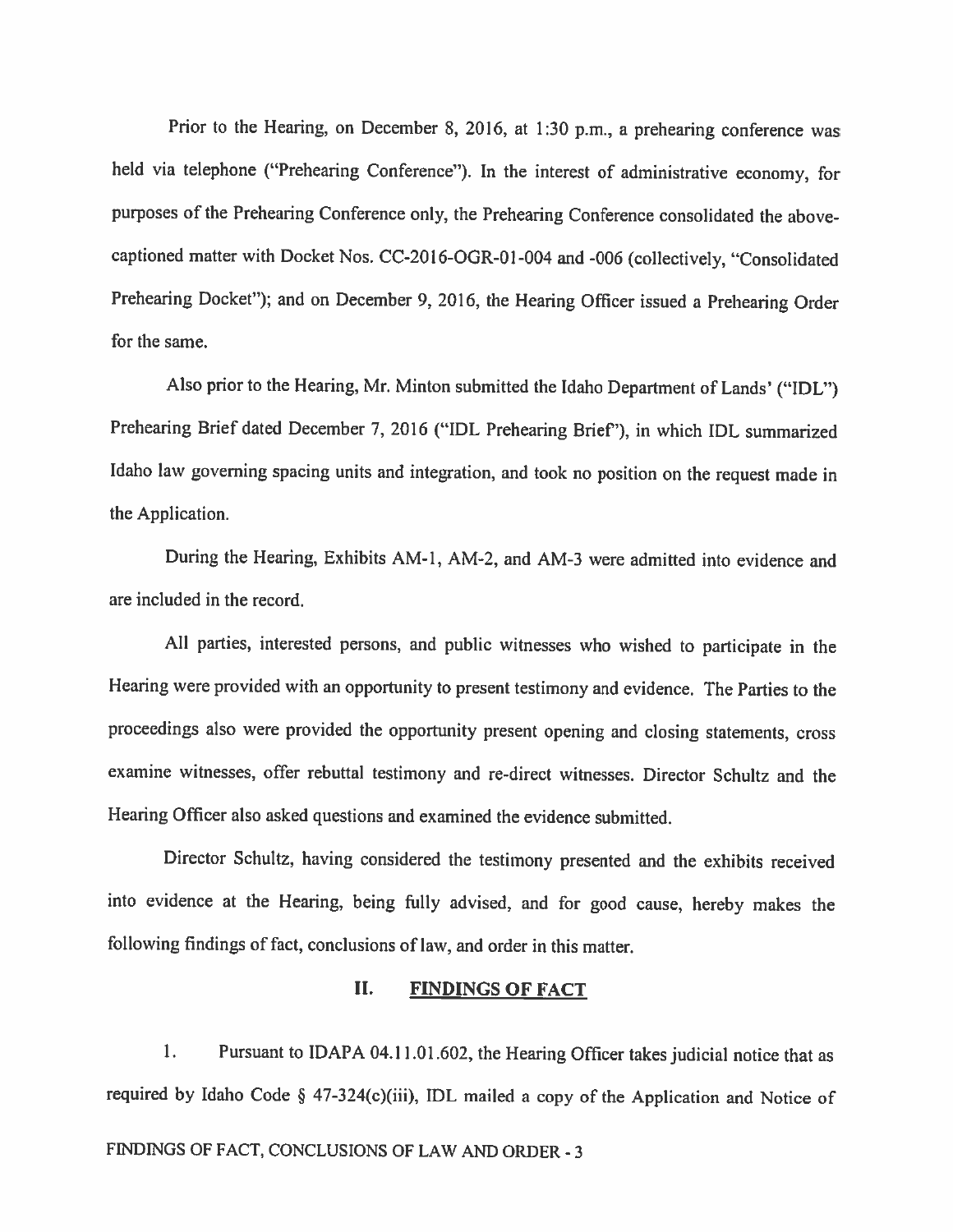Hearing, by certified mail, return receipt requested, to the last known addresses provided in the Application for all those uncommitted mineral interest owners identified by the Applicant as owning interests in the Proposed Spacing Unit.

2. Notice of the time, <sup>p</sup>lace, and purposes of the Hearing were duly published in the Independent Enterprise. <sup>a</sup> weekly newspaper of general circulation in Payette County, pursuant to the requirements of Idaho Code  $\S$  47-324(c)(iii).

3. This Findings of Fact, Conclusions of Law and Order incorporates by reference the entire record in this matter, including the Application and accompanying exhibits, correspondence from mineral owners and public witnesses, correspondence and documents from personnel with the Idaho Department of Lands ("IDL"), notices, pleadings, responses from the parties, and the hearing transcript.

4. The record reflects that AM Idaho, LLC and AIta Mesa Services, LP filed the Application with IDL on November 16, 2016; and by letter dated November 22, <sup>2016</sup> ("IDL Letter"), IDL notified the Applicant that its Application was administratively complete as described in Idaho Code § 47-322.

5. The IDL Letter also states that IDL's "acceptance of the applications for filing is only the initial step in the hearing process and should not be construed as preventing IDL or the hearing officer from determining that additional information may be needed in order to grant the application."

### A. SPACING

1. The Applicant seeks an order establishing <sup>a</sup> 640-acre spacing unit for <sup>a</sup> vertical well in, and the production of oil, gas and other hydrocarbons from, the Poison Creek and Chalk Hills formations of the Idaho Group underlying the Proposed Spacing Unit.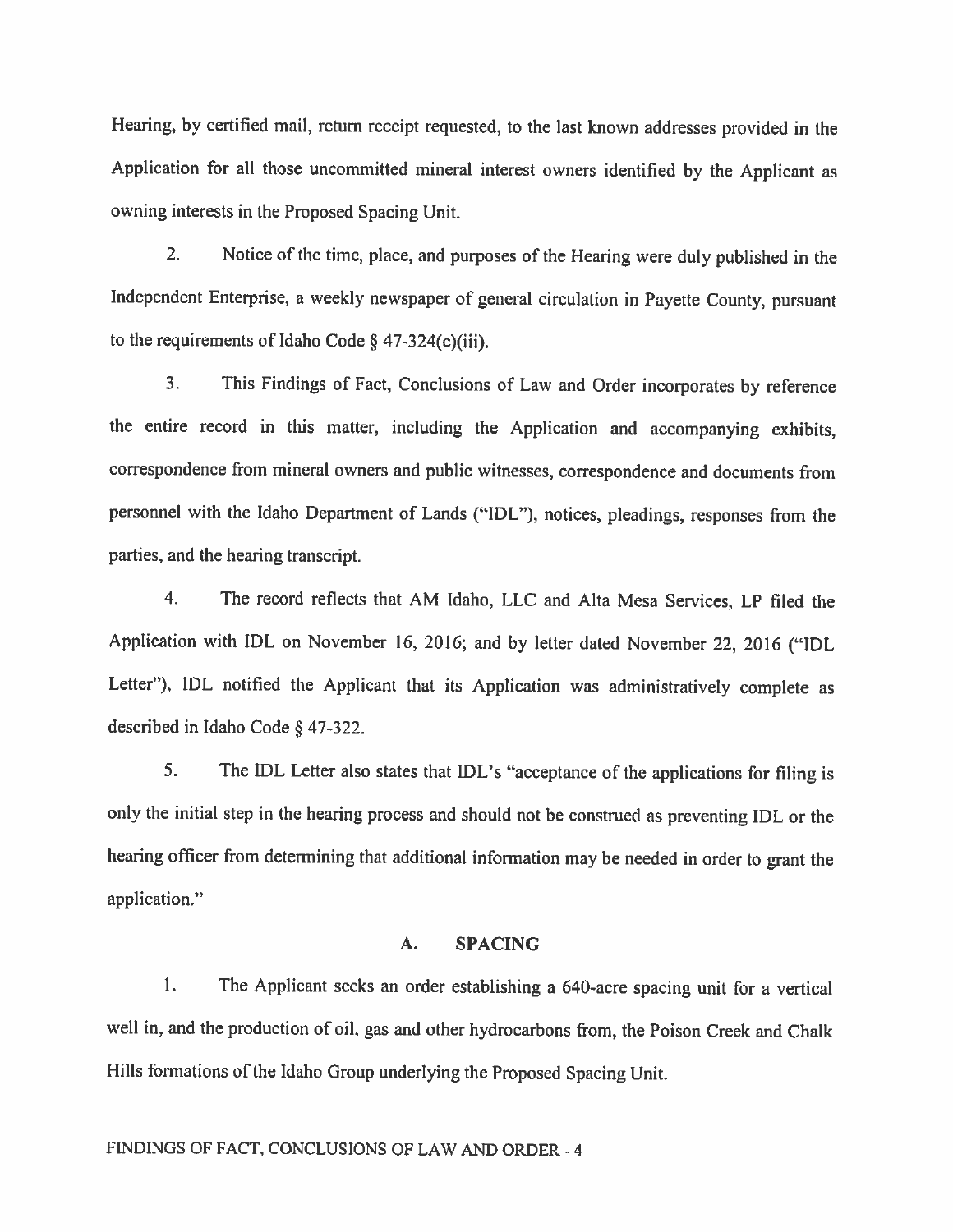2. At the Hearing. Mr. Smith and Applicant's counsel acknowledged that the portion of the Subject Lands located in Section <sup>14</sup> already were subject to an integration order of the spaced unit in Docket No. 2016-OG-01-001 ("Existing Order 001").

3. Upon questioning regarding the overlap of Existing Order <sup>001</sup> with the Proposed Spacing Unit, Mr. Smith testified that the reservoir targeted in the Proposed Spacing Unit is located in "Sand D," at <sup>a</sup> deeper depth and stratigraphically differentiated from the reservoir targeted in Existing Order 001.

4. Applicant's counsel stated during the Hearing that the Applicant did not request <sup>a</sup> stratigraphic limitation in the Proposed Spacing Unit "because there is no explicit provision for it in the law and it's something that we  $=$  because of the location of the proposed wells, we didn't think it was necessary."

5. Nevertheless. Mr. Christian proffered that the Application could be amended to "condition the spacing order on <sup>a</sup> depth restriction and in the northwest quarter section of [Section] 14 to include only Sand D, which is illustrated on Exhibit AM-2 and [as] Mr. Smith described."

6. Subsequently, the Applicant submitted Applicant's Request to Amend Spacing Application, dated January 10, 2017 ("Amended Application"), in which it identifies the formation to be utilized for spacing purposes, and further describes the following stratigraphic interval:

> That sand identified on the triple-combination log for the Bridge Energy Inc. May 1-13 well at 3650' to 3690' measured depth.

("Spaced Interval").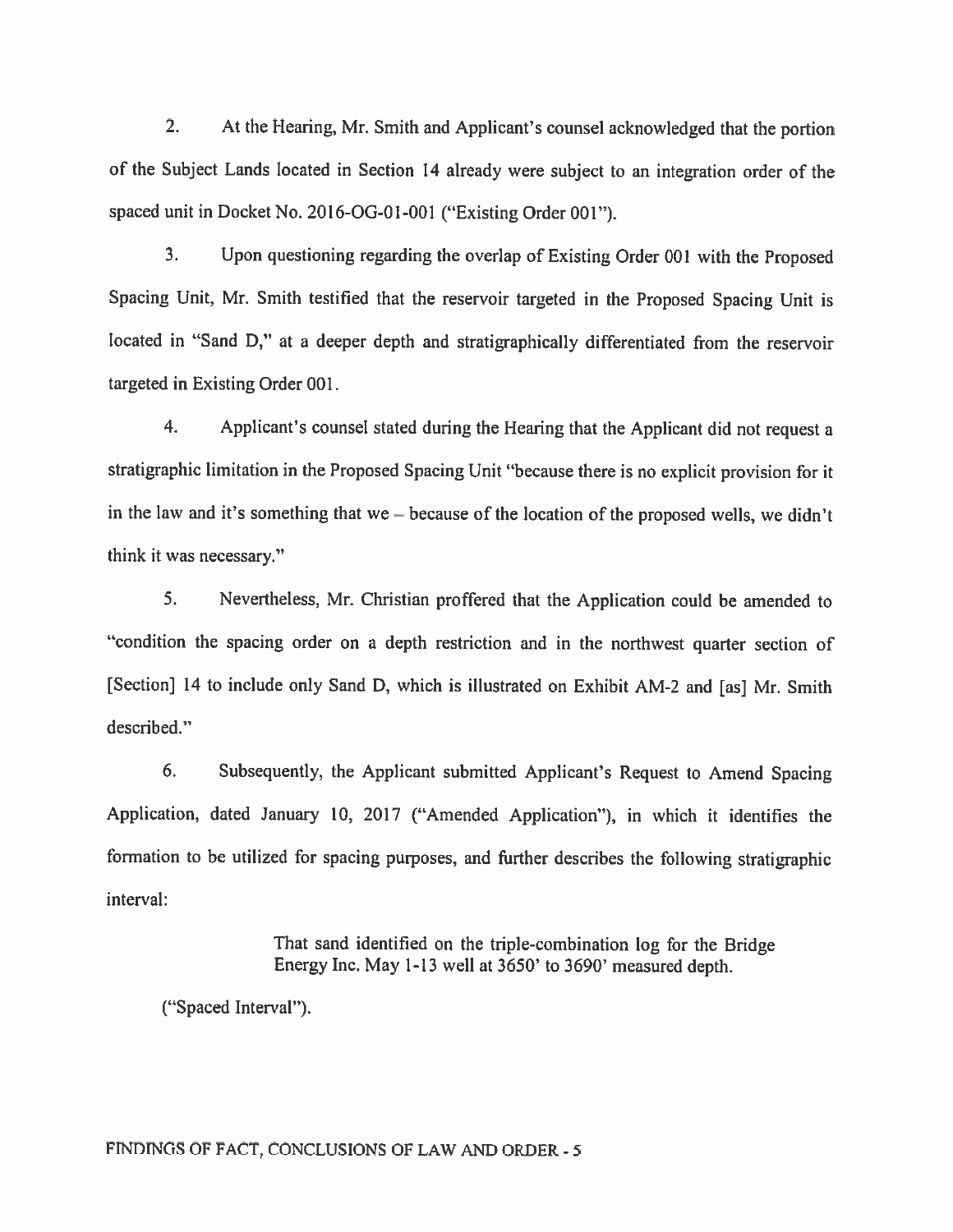7. The Amended Application includes the Supplemental Affidavit of David M. Smith ("Supplemental Affidavit") in which Mr. Smith states, "[sjeismic data indicates that Sand <sup>D</sup> is located in <sup>a</sup> separate fault block from the primary sand targeted in the existing spacing unit covering the entirety of Section <sup>14</sup> [Existing Order 001]. The target sand to south is separated by <sup>a</sup> fault with approximately 150' to 200' of throw, as clearly delineated by 3-D seismic."

8. The Amended Application was submitted with proof of service to the Hearing Officer, Director Schultz, and IDL's attorney, Mr. Minton. It was not served on any of the uncommitted mineral interest owners within the proposed unit, nor other parties who initially were included in the Certificate of Service for the Notice of Hearing and Notice of Appointment of Hearing Officer, dated November 22, <sup>2016</sup> ("Notice of Hearing Certificate of Service").

9. By email to Mr. Christian dated January 10, 2017, the Hearing Officer directed Applicant to provide service of the Amended Application and Supplemental Affidavit, as well as future <sup>p</sup>ieadings, to the parties included in the Notice of Hearing Certificate of Service. As of the date of the Findings of Fact, Conclusions of Law and Order ("Order"), the Applicant has not provided notice of service to all parties in the Notice of Hearing Certificate of Service.

10. IDAPA Rule <sup>305</sup> permits amendments and corrections to <sup>p</sup>leadings, and states that "[p]leadings will be liberally construed, and defects that do not affect the substantial rights of the parties will be disregarded."

II. For purposes of this Order, Applicant's Amended Application was accepted for inclusion in the record, and the Applicant was directed to supply the parties included in the Notice of Hearing Certificate of Service with copies of the Amended Application and all future pleadings it submits in this matter.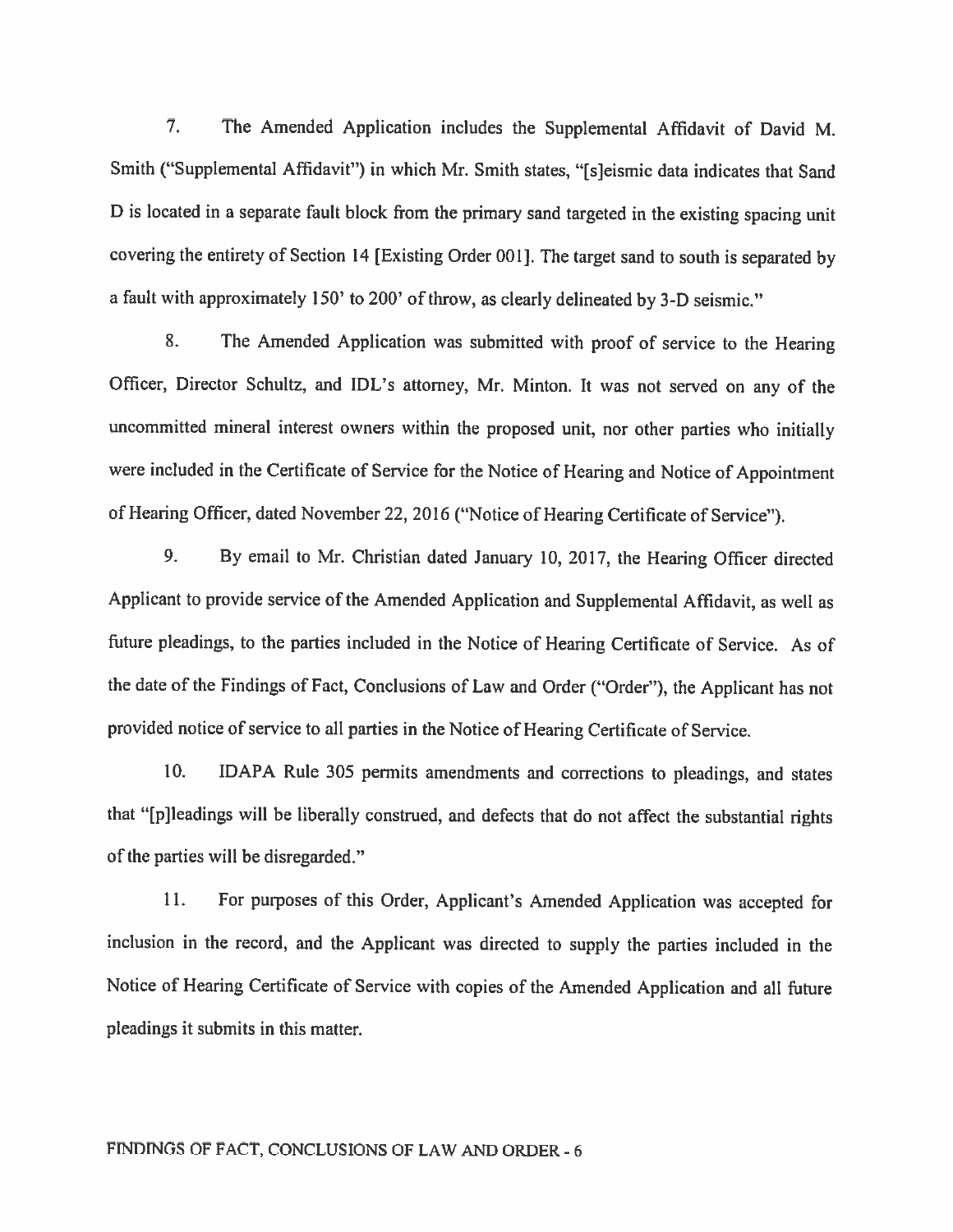12. In order to ensure that all parties have adequate notice and opportunity to respond to the Amended Application, those individuals and entities identified in the Notice of Hearing Certificate of Service who did not receive the Amended Application, shall be permitted to file responsive <sup>p</sup>leadings within ten (10) calendar days of the date of this Order.

13. The uncommitted minerals underlying the Proposed Spacing Unit are owned by privale individuals and entities. The Applicant is the owner of working interests in the Subject Lands, and the Applicant has obtained <sup>a</sup> lease for the proposed drill site.

14. The Application includes an exhibit containing <sup>a</sup> <sup>p</sup>lat depicting the sections in which the quarter-quarter sections proposed for spacing and integration are located, and individual owners are identified by corresponding tract numbers.

15. Based on the Affidavit of Mr. Smith included in the November 16, <sup>2016</sup> Application ("First Smith Affidavit") and testimony he provided during the Hearing, the Proposed Spaced Interval beneath the Subject Lands is <sup>a</sup> presumed structural trap with fluvial and lacustrine sands deposited in the Western Snake River Plain as it began downwarping and faulting. The seal for the reservoir appears to be claystones and tuffaceous silts of the Glenn's Ferry formation that overlays the trap.

16. Mr. Smith stated in his first affidavit that "[p]otential source rocks are dark gray carbonaceous shales and coals found in some of the deeper area wells (Chevron James #1, Champlin Deer Fiat #11-19, etc.)."

17. Mr. Smith testified that the information used to form his conclusions about the location of the reservoir was based primarily on interpretation of geophysical seismic data used in conjunction historical well logs from wells located between two and six miles away from the Proposed Spacing Unit.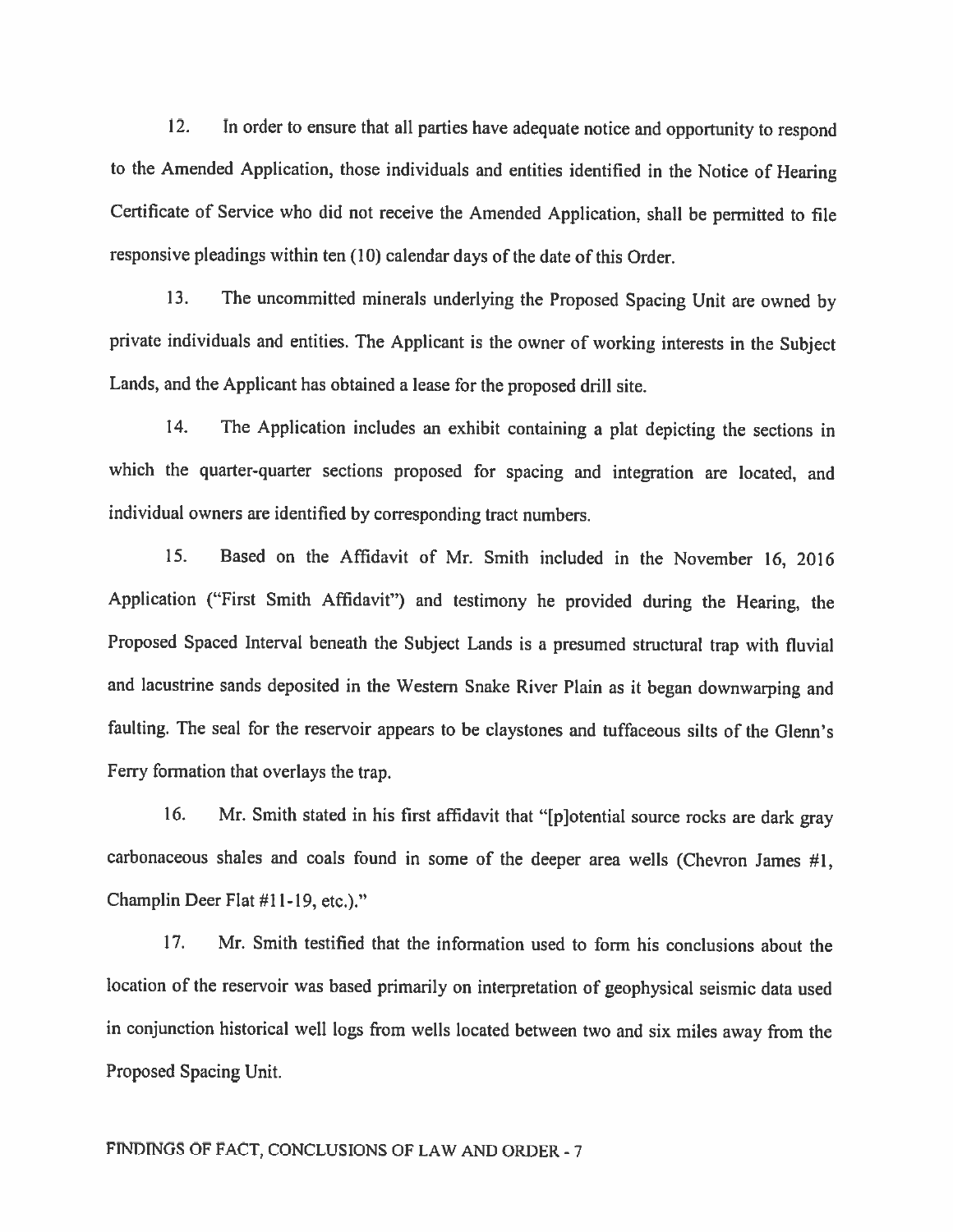18. Mr. Smith stated in his first affidavit that "local well control suggests significant variability of porosity, permeability and sand thickness in the target section." He stated in his testimony that wells within the area may <sup>g</sup>ive some idea about conditions within the target areas, but because no wells had produced in the area, well data was not available to establish <sup>a</sup> basis for determining how large an area <sup>a</sup> proposed well might drain.

19. The Applicant did not provide evidence of well logs or interpretations of well logs during the Hearing.

20. In the Supplemental Affidavit, Mr. Smith explained that "[t]he primary sand to be targeted in the proposed unit correlates with 40' sand encountered in the Bridge May #1-13 well (1.9 miles east of the proposed target) between 3650' and 3690' measured depth. The sand targeted in the proposed unit is identified by Applicants internally, and <sup>I</sup> described [it] in my earlier testimony in this matter, as 'Sand D.' The sand correlating to Sand D geologically is reflected and identified in an excerpt from the May #1-13 well attached hereto as Exhibit A."

21. Mr. Smith testified regarding conclusions he made about the possible size and location of the reservoir based on seismic data he had examined; however, the Application did not include seismic data and evidence of seismic data was not provided at the Hearing.

22. Mr. Smith testified regarding Exhibits AM-1 and AM-2, explaining that the exhibits were depictions of conclusions he had drawn from seismic data obtained in the area. Mr. Smith testified that based on his interpretation of the data, the Applicant could estimate the most productive location to drill because the strength of the reflection from sand in the seismic data indicated there also may be an accumulation of gas.

23. Mr. Smith testified that "seismic . . . [data] is <sup>a</sup> tool and it's <sup>a</sup> bit of <sup>a</sup> gross tool, but it's our best estimate or best interpretation at this time as where we think the gas may be.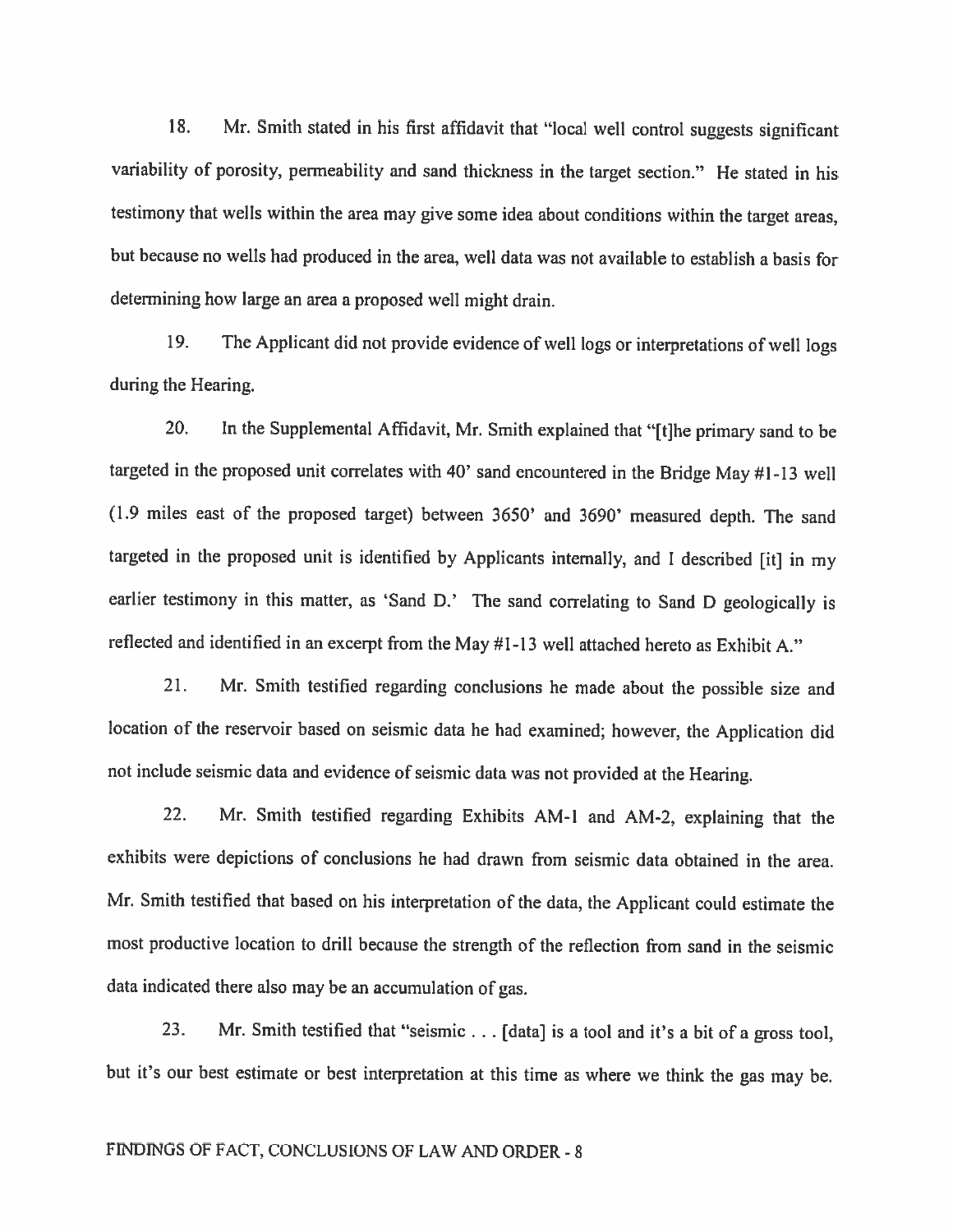And when you get around the boundaries and the edges, there is <sup>a</sup> certain amount of uncertainty. So this is the best we can say at this point, barring new drilling." Mr. Smith testified that he also had examined well logs acquired after drilling in the Willow Hamilton field.

24. Mr. Smith testified that his confidence in the seismic interpretation he compieted for the Harmon Area at issue in this proceeding was based on his prior experience with interpreting similar data from the Willow Hamilton field.

25. Mr. Smith testified that based on his interpretation of the seismic data, the target reservoir for the Proposed Spacing Unit occurred in the same type of "lake basin" as the Willow Hamilton area.

26. Mr. Smith testified regarding the process by which the Applicant correlates seismic data with data obtained from other sources, to reach the conclusions relied upon to locate the potential target reservoir as follows:

> So what we've done here is we've merged two different surveys that we've acquired, one in this new area we're proposing these units [Proposed Spacing Unit] with previously acquired data in the Willow [Hamilton] area, and we've processed them together. And the basic procedure to understand is that if you find <sup>a</sup> sand in the subsurface in the wells — and so we'll do field work around the basin, and we look at all the previously drilled wells over the last hundred years to try and establish patterns of how the sands are distributed. And then we incorporate that into our seismic data. And for example, in this prospect, that May well there is sands that that well found.

27. Mr. Smith testified that the well in the Willow Hamilton area from which data was derived to correlate with seismic data in the Proposed Spacing Unit, was located approximately six (6) miles east of the Proposed Spacing Unit.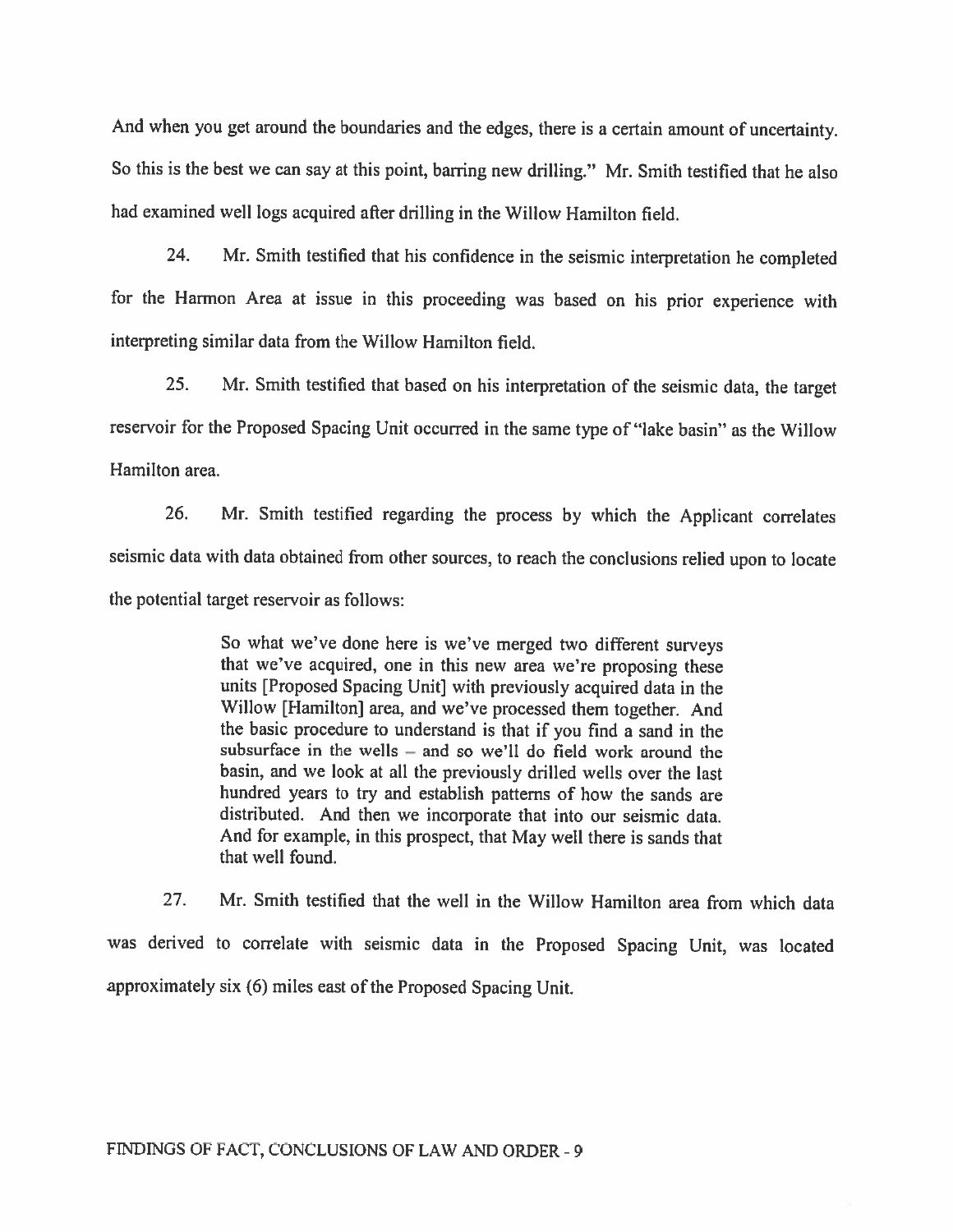28. Upon questions from the Hearing Officer regarding which wells and which geophysical information the Applicant used to draw the conclusions used as the basis for establishing the reservoir location, Mr. Smith testified as follows:

> As geoscientists we try to honor all the data that is available. And the fact of the matter is, is that this is an exploration <sup>p</sup>lay. And so there is very scattered points of what we call control, subsurface control. That's sort of our ground truth. And in this area it's the May [1-13] well, which is in this section. And then approximately two or three miles west of here there's  $a$ well, it was drilled in the early 80's as <sup>a</sup> geothermal test that the Department of Energy funded in the town of Ontario. And that well went to about 10,500 feet, <sup>I</sup> believe. Something like that. And it found predominately shell [sic, shale] but it also found some sands. And the two logs look very different between two or three miles to the west and then this May well. So it tells you that the sands vary in quality and thickness and presence and that sort of thing. So that's what we use the 3-D seismic for.

29. DL did not take <sup>a</sup> position on the Application in its Prehearing Brief, but in that brief reserved the right to do so and to "provide additional evidence and analysis based on information or evidence that may be introduced at the hearing in this matter."

30. At the Hearing, Mr. Thum testified that he had spent an extensive amount of time doing <sup>a</sup> technical review of information the Applicant made available at its offices, including the well information from the May 1-13 Well, the seismic information for the general area of the Subject Lands and the well logs for some of the Applicant's producing wells in the adjacent, Willow Hamilton field.

31. The Applicant made the geologic materials available on <sup>a</sup> geologic work station that enabled Mr. Thum to examine different seismic profiles and orientations. Mr. Smith also provided to Mr. Thum <sup>a</sup> detailed explanation of his findings and reasoning for identifying the Proposed Spacing Unit.

### FINDINGS OF FACT, CONCLUSIONS OF LAW AND ORDER - 10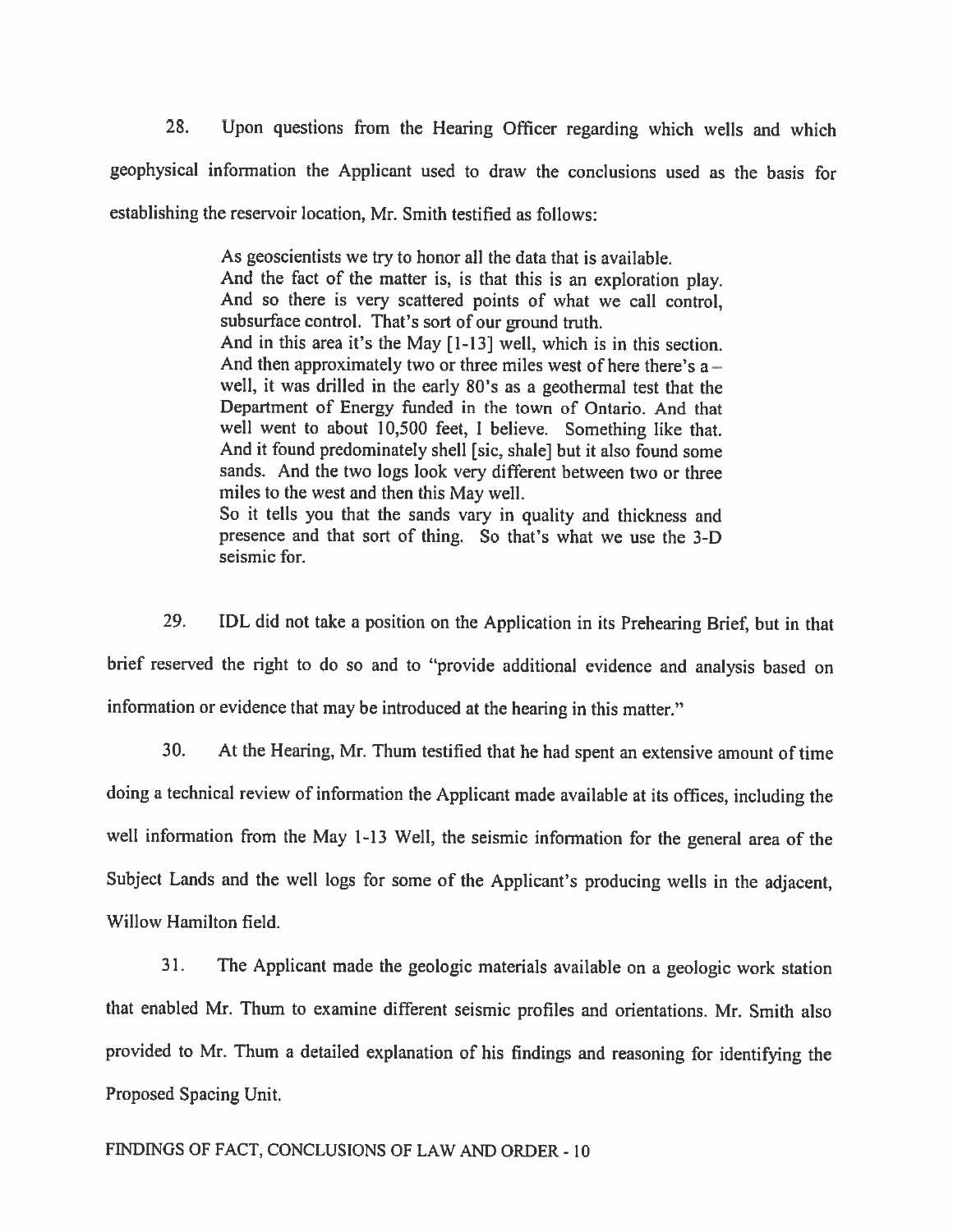32. IDL supported the stratigraphic limitation based on the information described at the hearing.

33. The Proposed Spacing Unit is located in an area that remains largely undeveloped and wildcat in nature; and as such, the seismic data and limited well data from surrounding land is the best evidence available for determining the location of <sup>a</sup> reservoir at this time.

34. As described in the Application, "[b]ecause of the wildcat nature of the propose<sup>d</sup> activity, the specific subsequent operations are unknown at this time." Based on the Application and Mr. Smith's testimony, the purpose of operations on the Subject lands is exploratory and if <sup>a</sup> successfiul well is developed, operations would be "similar to the operations found at the previously drilled and completed wells in the Little Willow area, such as the ML 1-3, ML 2-3, Kauffman 1-34, and Kauffman 1-9."

35. Lastly, Mr. Smith stated in his first affidavit and testimony that <sup>640</sup> acres is not smaller than the maximum area that can be efficiently and economically drained by <sup>a</sup> vertical well completed and produced from the Spaced Interval.

### B. INTEGRATION

I. In addition to requesting an order spacing the Subject Lands, the Applicant requests that the lands and mineral interests encompasse<sup>d</sup> in the Proposed Spacing Unit be integrated ("Proposed Integration Interests").

2. The Application includes Exhibit H, <sup>a</sup> list of names and last known addresses of propose<sup>d</sup> uncommitted mineral interest owners, identified by tract numbers that correspon<sup>d</sup> with parcels of the Proposed Spacing Unit that are to be integrated. The parce<sup>l</sup> numbers are identified on the Plat that is attached as Exhibit <sup>A</sup> to the Application. Exhibit <sup>H</sup> also details the efforts made to contact uncommitted owners and reach an agreemen<sup>t</sup> for leasing.

#### FINDINGS OF FACT, CONCLUSIONS OF LAW AND ORDER -Il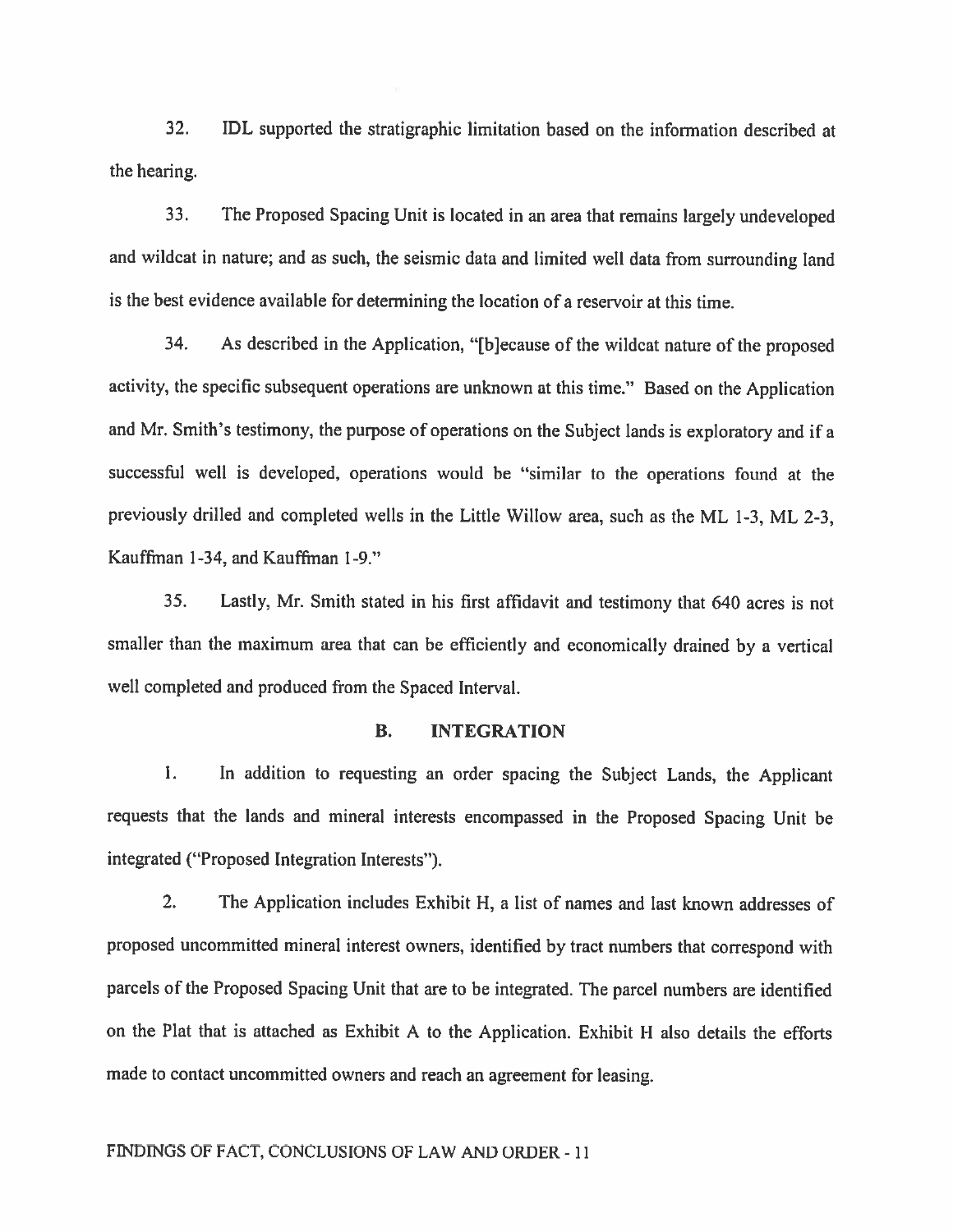3. The Application includes evidence of certified mail addressed to each uncommitted mineral interest owner, and an example of the letter containing the Applicant's offer to lease. It also includes an affidavit of publication intended to <sup>g</sup>ive notice of the Applicant's intention to develop the mineral resources to those who were no longer at the last known address, or otherwise unlocatable. The letter and publication evidence the Applicant's compliance with Idaho law that requires an attempt to <sup>g</sup>ive mineral owners actual prior notice of the intent to develop the mineral resource. Idaho Code  $\S$  47-322(d)(x).

4. Exhibit <sup>E</sup> to the Application is the Affidavit of Mr. Pepper ("Pepper Affidavit"), in which he stated that the Applicant had obtained leases for 92.66% of the mineral interest acres in the Proposed Spacing Unit. During his testimony, Mr. Pepper indicated that the percentage of leased individuals had increased in the time since he made the statement in his affidavit, but he did not know the precise revised percentage number increase at the time of the Hearing.

5. Mr. Pepper testified regarding his efforts prior to submission of the Application and the Hearing, and his ongoing efforts to reach an agreemen<sup>t</sup> with individuals who might agree to speak to him.

6. The Applicant ceased making efforts to reach an agreemen<sup>t</sup> with those individuals who had refused to spea<sup>k</sup> with the landmen or engage in any negotiation from the outset, and who had requested that the Applicant not contact them again. Mr. Pepper stated in his affidavit and during his testimony that the highest bonus he had paid in the Proposed Spacing Unit was \$100 per acre.

7. During the Hearing, Mr. Pepper testified that mineral owners who extended their leases pursuan<sup>t</sup> to the option to extend, would be paid the same bonus of \$100 per mineral acre, rather than the 550 per mineral acre as indicated in the Application.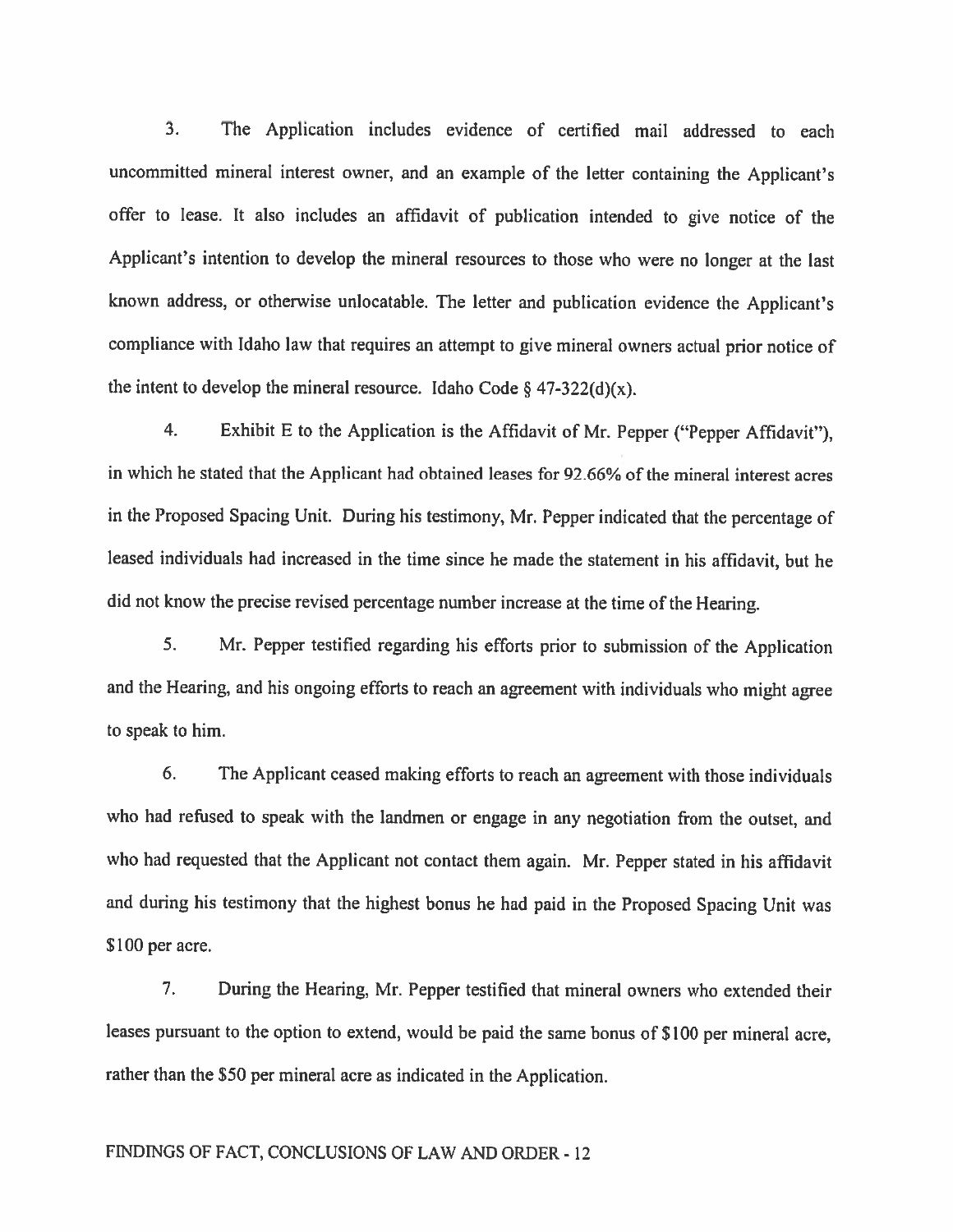8. The Application describes the five options for participating in the Proposed Spacing Unit as provided by Idaho law. Under Idaho Code § 47-322(c)(i)-(iv), <sup>a</sup> mineral interest owner may choose one of the following options: a) become <sup>a</sup> working interest participant and bear <sup>a</sup> proportionate cost of participating in <sup>a</sup> well as provided for in the joint operating agreement; b) become <sup>a</sup> nonconsenting working interest owner as provided for in the joint operating agreement, ultimately recovering as <sup>a</sup> proportionate share of the proceeds attributable to production from the well, as <sup>a</sup> carried interest, after incurring up to <sup>a</sup> 300% risk penalty; c) become <sup>a</sup> lessee, and agree to lease <sup>a</sup> mineral interest for <sup>a</sup> certain dollar amount as <sup>a</sup> bonus and receive <sup>a</sup> one-eighth (1/8) royalty on the share of production attributable to the mineral acres leased; d) become an objector, and be deemed to have leased the mineral interest in exchange for <sup>a</sup> 1/8 royalty interest attributable to the net mineral acreage; and e) become <sup>a</sup> mineral interest owner who does not make an election in response to the notice of integration, in which case <sup>a</sup> party will be deemed to have leased their interest in exchange for <sup>a</sup> 1/8 royalty interest attributable to the net mineral acreage and bonus equa<sup>l</sup> to what is paid by the operator to the other mineral interest owners in the Proposed Spacing Unit prior to issuance of any integration order.

9. The Application includes <sup>a</sup> proposed joint operating agreement form ("JOA") as Exhibit <sup>C</sup> and <sup>a</sup> lease form as Exhibit D, and Mr. Pepper testified that the Applicant was seeking <sup>a</sup> 300% risk penalty to be applied to nonconsenting working interest owners. The Applicant's JOA is the same JOA used with its partners.

10. The lease form attached to the Application as Exhibit <sup>D</sup> is the same form of lease, including bonus and royalty amounts, that has been offered to and signed by other mineral owners in the area.

## FINDINGS OF FACT, CONCLUSIONS OF LAW AND ORDER - 13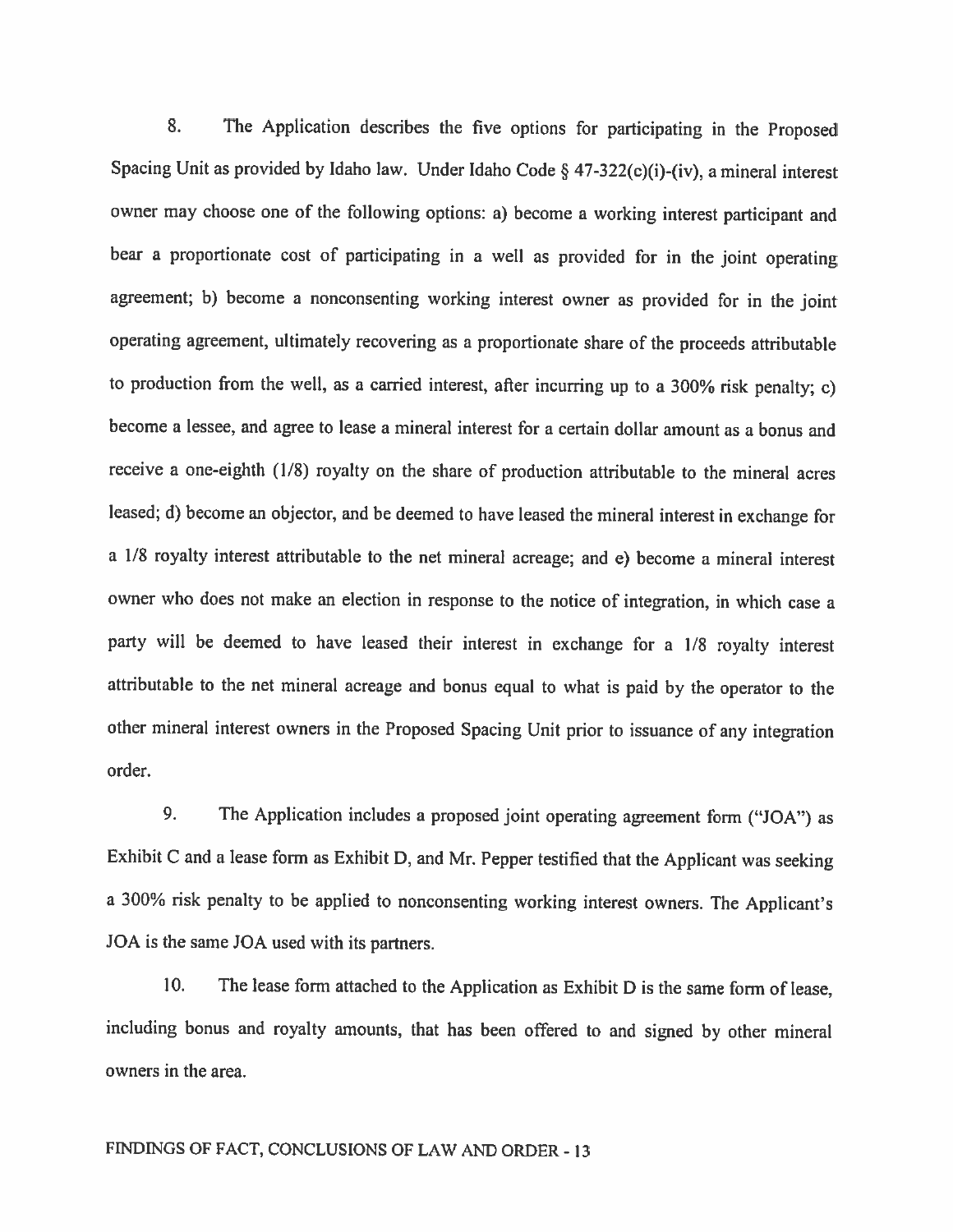II. In his affidavit and testimony, Mr. Pepper explained that the basis of the 300% penalty imposed on nonconsenting working interest owners is that "[t]he well to be drilled in the unit is <sup>a</sup> 'wildcat' well in an area of limited knowledge of and experience with the geology, entailing higher risk to Applicant than a well drilled in a fully developed area."

12. Mr. Pepper's affidavit describes additional risk factors justifying the 300% risk penalty, including the "technically complex" targeted conventional sand; lack of "developed infrastructure for making product from <sup>a</sup> successftil well market ready and transporting product[;j" and "the frontier nature of the <sup>p</sup>lay in which the unit is located," making sourcing of drilling contractors and rigs more expensive.

13. By letter dated January 4, 2017, and addressed to Mr. Thum, Mr. Christian submitted three  $(3)$  revisions to the JOA as follows:

a. On page 5, Article Vl.A, "Initial Well," will be returned to its original form without deletion, and the added sentence regarding no initial well and the Participation Agreement between AM Idaho, LLC and Bridge will be deleted.

b. On page 7, Article V1.B.2(b)(ii) and (c), the penalty for nonconsent for the items listed in those subparagraphs will be reduced from 500% to 300%.

c. On page 17b, Article XVI.D.l, the opening <sup>p</sup>hrase will be amended to read, "Except as to the Initial Well, notwithstanding anything in this Operating Agreement to the contrary."

14. The revisions to the JOA are fair and reasonable, and in line with standard industry practice in the greater geographic region.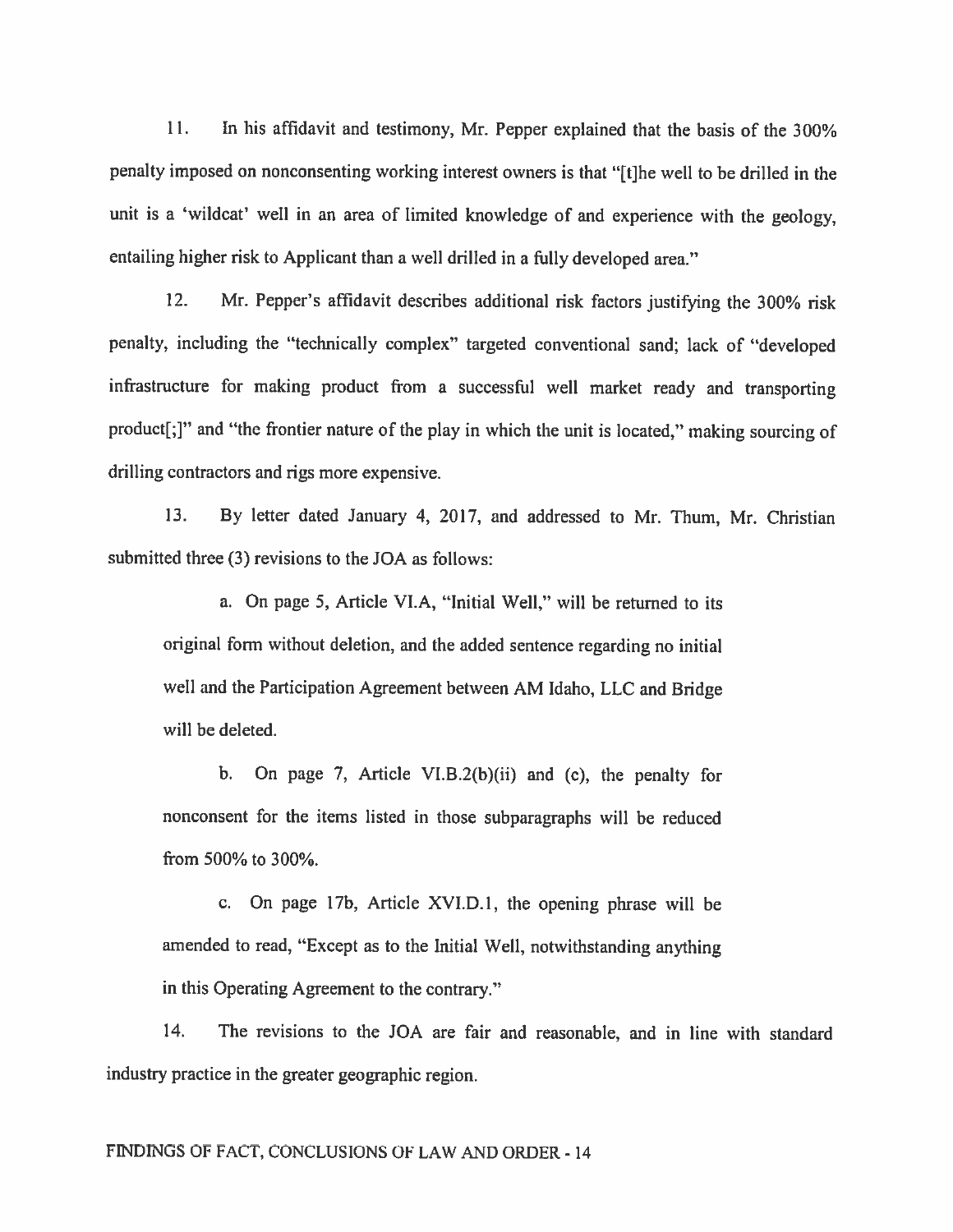15. With the exception of Mr. Ruff, none of the mineral interest owners identified in the Application as Proposed Integration Interests provided comments prior to the Hearing; and none of the mineral owners identified as Proposed Integration Interests attended the Hearing or othenvise participated in the proceedings.

#### III. CONCLUSIONS OF LAW

1. The Idaho Oil and Gas Conservation Act ("Act") applies to all matters affecting oil and gas development on all lands located in the state of Idaho. Idaho Code § 47-3 19.

2. The Idaho Administrative Procedures Act codified at Title 67, Chapter <sup>52</sup> of the Idaho Code, and the Idaho Rules of Administrative Procedure of the Attorney General, IDAPA 04.11.01, et. seq., also apply to the proceedings, to the extent that neither is superseded by the Act.

3. Under Idaho law, the Oil and Gas Conservation Commission ("Commission") is "authorized to make and enforce rules, regulations, and orders reasonably necessary to prevent waste, protect correlative rights, to govern the practice and procedure before the commission, and otherwise administer [the Act]." Idaho Code  $\S$  47-319(8). IDL is the administrative instrumentality of the Commission and the Director of IDL has authority over these proceedings pursuant to Idaho Code  $\S$  47-322(a) and 47-324(c).

4. Idaho law requires that "[a]n order establishing spacing units shall specify the size and shape of the units . . . [that] will, in the opinion of [IDL], result in the efficient and economical development of the pool as a whole." Idaho Code  $\S$  47-321(2).

5. Under Idaho law. "[i]f at the time of <sup>a</sup> hearing to establish spacing units, there is not sufficient evidence to determine the area that can be efficiently and economically drained by one (I) vel1, the department may make an order establishing temporary spacing units for the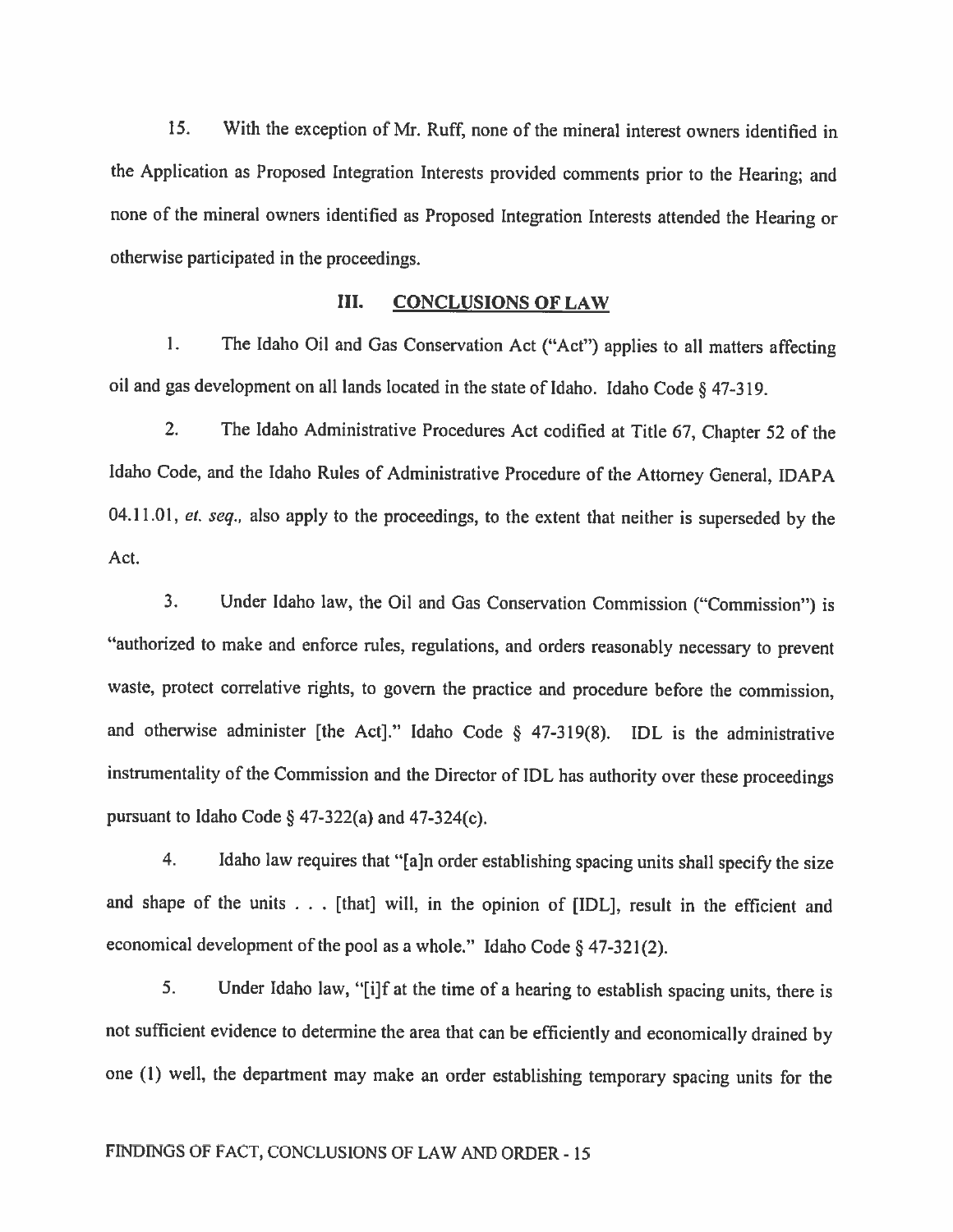orderly development of the poo<sup>l</sup> pending the obtaining of information required to determine what the ultimate spacing should be." Idaho Code  $\S$  47-321(2)(a).

6. Thus, the Applicant must show sufficient evidence, geologic or otherwise, to establish that the Proposed Spacing Unit can be efficiently and economically drained by one (1) well.

7. Pursuant to the Idaho Administrative Procedures Act, <sup>a</sup> court shall affirm an agency's action unless the decision is "not supported by substantial evidence on the record as <sup>a</sup> whole; or [the decision is] arbitrary, capricious, or an abuse of discretion." Idaho Code § 67-5279(3)(d)-(e).

8. Based on evidence and testimony presented at the Hearing and in the Application, the record does not reflect sufficient evidence that the Proposed Spacing Unit can be efficiently drained by one well.

9. Nevertheless, sufficient evidence was presented to support establishing <sup>a</sup> temporary spacing unit, in furtherance of orderly development of the poo<sup>l</sup> until information can be obtained to establish appropriate spacing pursuant to Idaho Code  $\S$  47-321(2)(a).

10. While many jurisdictions have grappled with the lack of information available in new areas of oil and gas development, most have erred on the side of requiring more than one scientific tool in ascertaining the <sup>p</sup>hysical characteristics and reservoir dynamics necessary to determine the extent of correlative rights and protect the same. See e.g., Hystand v. Industrial Commission, 389 N.W.2d 590 (N.D. 1986); Larsen v. Oil & Gas Conservation Commission, 569 P.2d 87, <sup>92</sup> (Wyo. 1977) (the Wyoming Supreme Court held that minimum findings include "(1) the amount of recoverable oil in the pool; (2) the amount of recoverable oil under the various tracts; (3) the proportion that #1 bears to #2; and (4) the amount of oil that can be recovered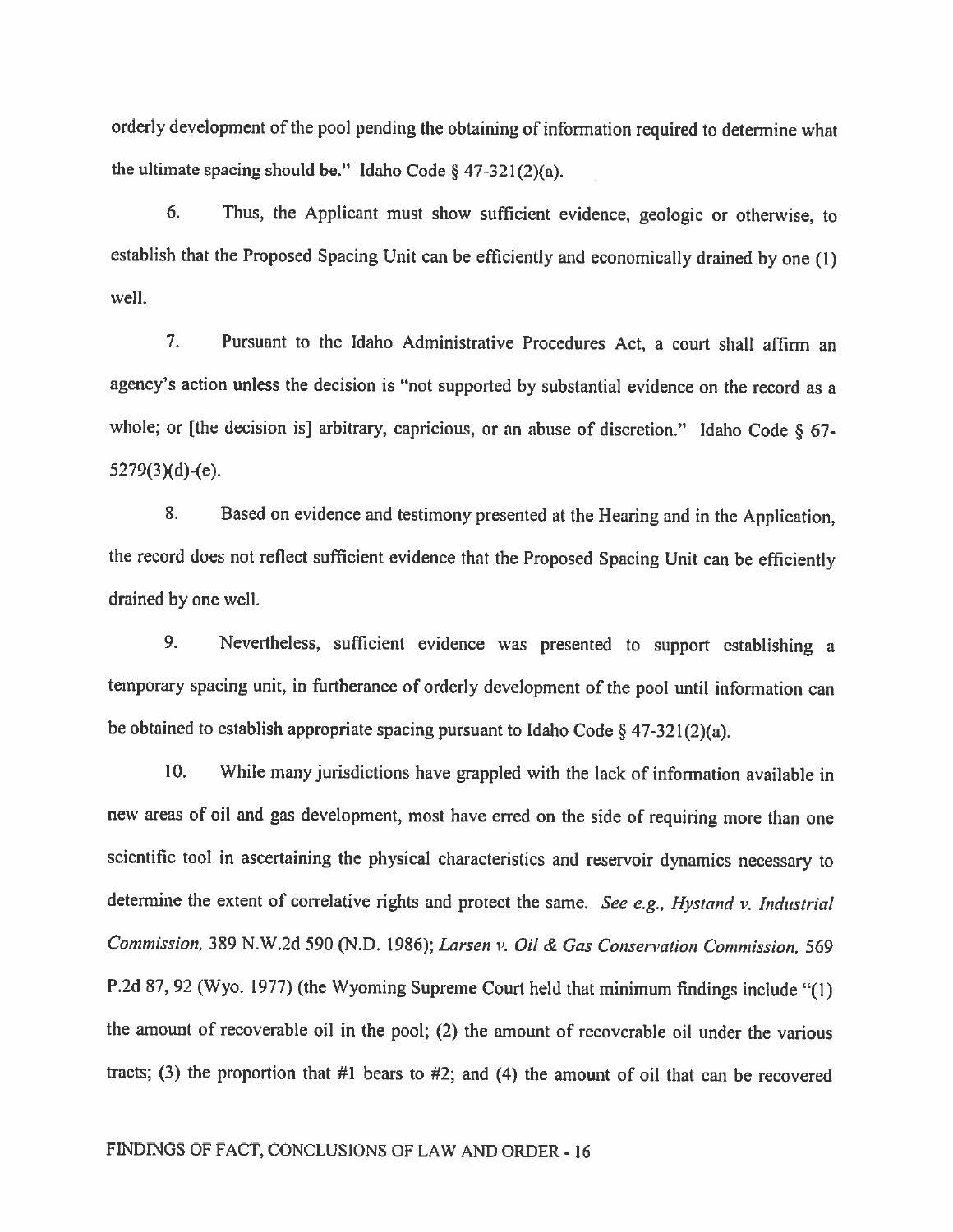without waste."); Grace v. Oil Conservation Commission of New Mexico, 531 P.2d 939 (N.M. 1975); and Continental Oil Co. v. Oil Consen'arion Commission, <sup>373</sup> P.2d 809 (N.M. 1962).

11, As evidence of the location and size of the target reservoir, the Applicant presented <sup>a</sup> summary of geophysical readings from seismic studies, correlated with unspecified information that was not provided in the Application or at the Hearing regarding "a 40' sand encountered in the Bridge May # 1-13 well (1.9 miles east of the proposed target) between 3650' and 3690' measured depth[,]" and unspecified inference "based on the similarity of the characteristics of the seismic data acquired in the area of the Willow-Hamilton field[.]" approximately six miles away.

12. At hearing, the Applicant did not provide evidence of any of the well logs it reviewed, or charts or depictions of the structures into which it intended to drill. Because the area is undeveloped, this is an exploration <sup>p</sup>lay, and seismic is an uncertain and limited tool without drilling, all of which were established through the Applicant's testimony, the size, shape, and drainage area of the poo<sup>l</sup> all require significant speculation. Further, the Applicant's evidence and testimony confirmed that absent information obtained from <sup>a</sup> producing well located in close proximity to the Proposed Spacing Unit, establishing the location and size of the target reservoir requires significant speculation.

13. The lack of specific information or evidence beyond assertions from the Applicant regarding the location and extent of the Proposed Spacing Unit is particularly problematic because of the existing spacing unit covering all of Subject Section <sup>14</sup> in the Proposed Spacing Unit.

14. The Applicant asserts that "[s]eismic data indicates that Sand D is located in <sup>a</sup> separate fault block from the primary sand targeted in the existing spacing unit covering the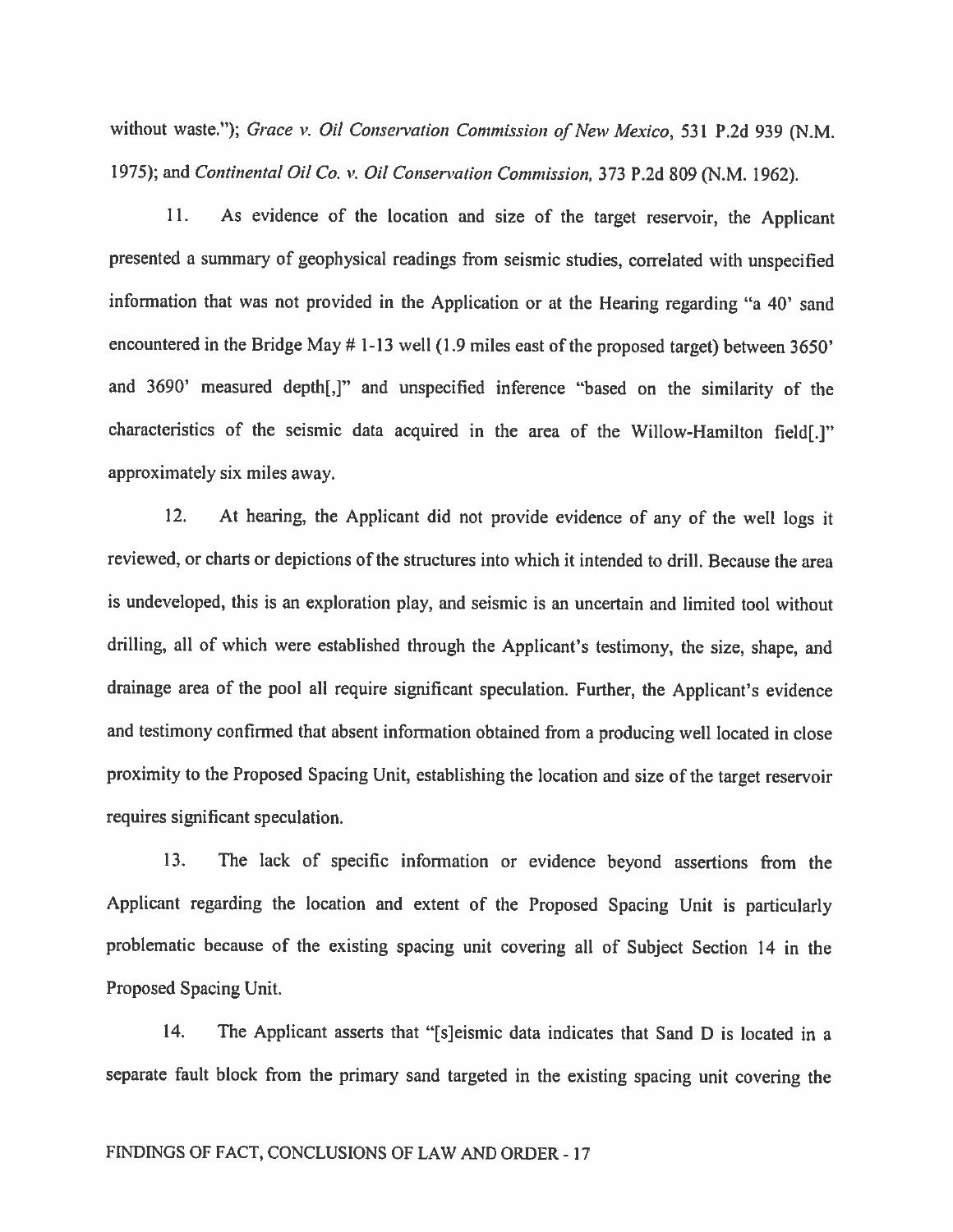entirety of [Subject] Section 14[.] The target sand to south is separated by <sup>a</sup> fault with approximately 150' to 200' of throw, as clearly delineated by 3-D seismic."

15. Exhibit <sup>A</sup> to the Supplemental Affidavit depicts <sup>a</sup> "copy of the relevant portion of the well log for the nearby May 1-13 well, on which the subject sand is identified." However, no exhibit depicting the seismic data, or other demonstrative evidence is included to support Applicant's conclusion regarding the separation between stratigraphic zones in Section 14.

16. Due to the distance between the reservoir in the Proposed Spacing Unit and the reservoir from which drilling data had been obtained and analyzed by the Applicant, and the significant variability of the thickness and porosity of the targeted sands within the area, correlation between the two production areas could be improved with additional development of wells in the area.

17. Furthermore, absent sufficient evidence supporting the claim of geologic separation between stratigraphic zones within the already-spaced Section 14, the Proposed Spacing Unit cannot be approved without violating the Existing Order 001.

18. The evidence and testimony presented established the likelihood of <sup>a</sup> productive poo<sup>l</sup> underlying the Proposed Spaced Unit sufficient to support establishing <sup>a</sup> temporary spacing unit to facilitate the orderly development of the Proposed Spaced Unit until further development can occur that that will help define the target reservoir and establish delineation between the stratigraphic zones, as claimed.

19. Once development occurs, additional information from well logs, interpretation of core samples, mud logs, or other means of establishing the source of production and the nature of the structure in which it occurs, may be used to confirm the location and extent of the reservoir underlying the Proposed Spacing Unit.

# FINDINGS OF FACT, CONCLUSIONS OF LAW AND ORDER - 18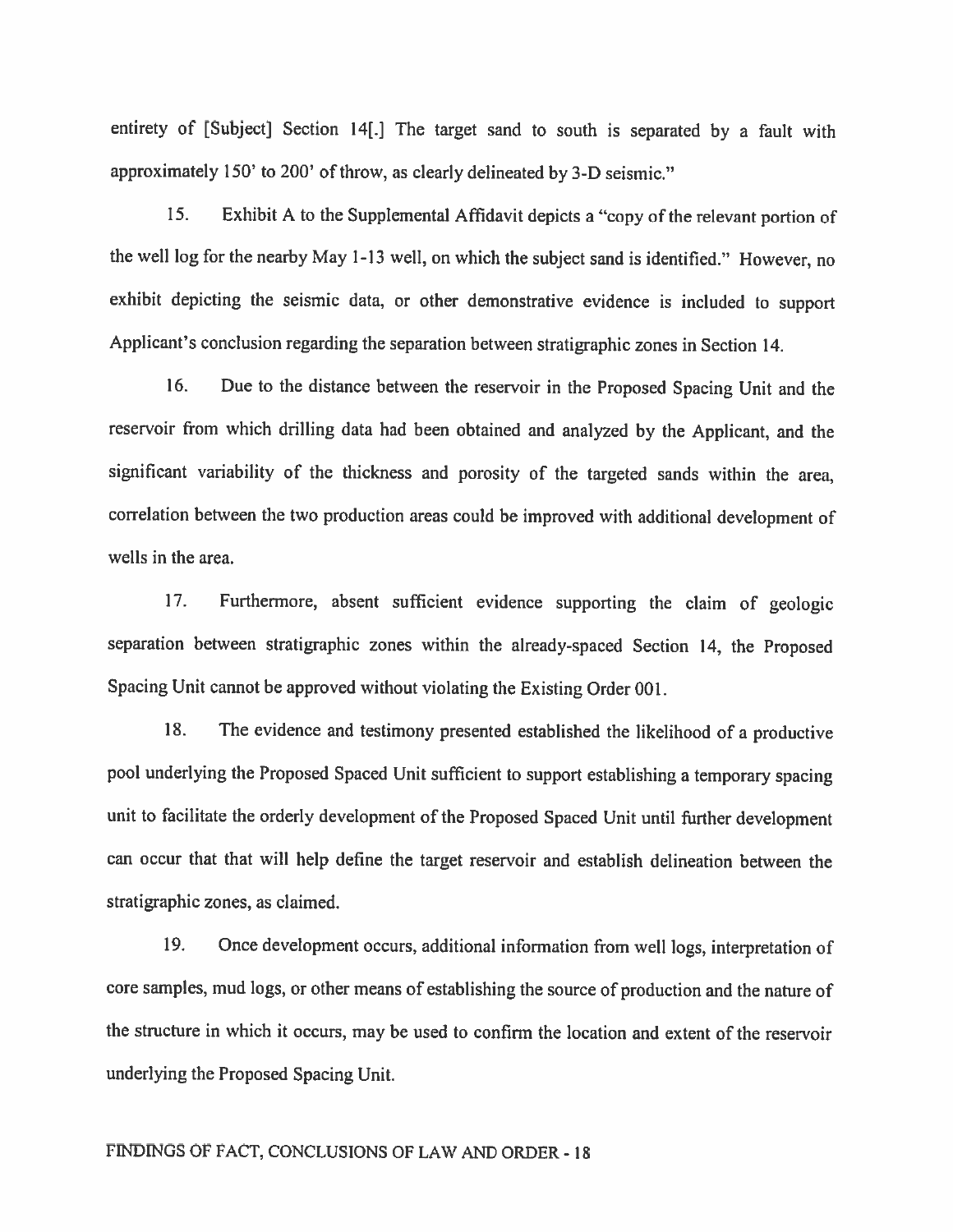20. Such development must precede establishing the Proposed Spacing Unit as currently requested and proposed.

21. An eighteen-month time frame for achieving production, or establishing some other means of acquiring sufficient evidence of the reservoir size and location vill provide the Applicant with the opportunity to pursue the Proposed Spacing Unit and proceed with orderly development of the Harmon field.

22. During the pendency of the temporary spacing unit, the Applicant also must establish production or other data sufficient to establish the stratigraphic limitation requested in the Amended Application.

23. Idaho law provides that "in the absence of voluntary integration, the department, upon the application of any owner in that proposed spacing unit, shall order integration of all tracts or interests in the spacing unit for drilling of <sup>a</sup> well or wells, development and operation thereof and for the sharing of production therefrom." Idaho Code  $\S$  47-322(a).

24. Under Idaho law, the Applicant is required to obtain an agreement to lease from owners of at least fifty-five percent (55%) of the total mineral interest within the Proposed Spacing Unit. Idaho Code § 47-322(d)(viii).

25. Based on the evidence provided at the Hearing and in the Application, and subject to the temporary term of the Proposed Spacing Unit, the Director concludes that the Application meets the minimum requirements for integration.

26. Based on the evidence presented, the Director concludes that it is appropriate to integrate the uncommitted mineral interest owners pursuant to Idaho Code § 47-322, with the express condition that said integration will be temporary for the same period of time as the temporary spacing.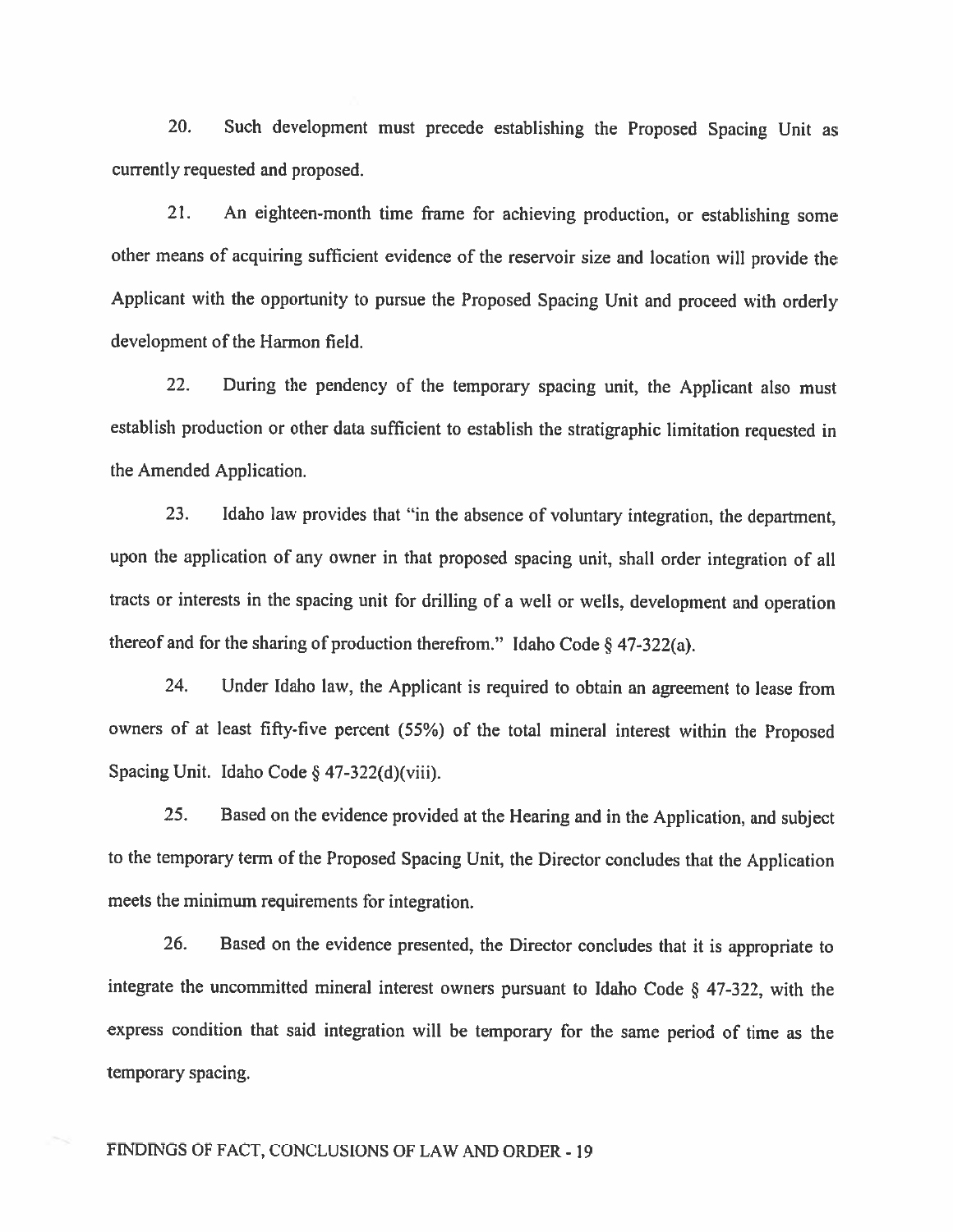27. The five alternatives for the uncommitted mineral interest owners to participate in the spacing unit are just and reasonable. The Applicant's proposed lease form contains just and reasonable terms to govern the relationship between the Applicants and uncommitted mineral interest owners who lease, fail to make an election, or choose to be objectors. The joint operating agreement with its revised terms contains just and reasonable terms to govern the relationship between the Applicants and the uncommitted mineral interest owners who elect to participate as working interest owners or nonconsenting working interest owners. As Mr. Pepper testified, the terms in the proposed lease and the joint operating agreement are reasonable and are standard in the industry throughout the greater geographic region.

28. Given that the drilling of these proposed wells are speculative exploratory wells entailing <sup>a</sup> higher degree of risk; and the significant distance of the well sites from well service contractors and the significant mobilization costs for transporting <sup>a</sup> drill rig, <sup>a</sup> 300% risk penalty is just and reasonable. Thus, the Applicant shall be entitled to recover from the interest of any nonconsenting working interest owner three hundred percent (300%) of the nonconsenting working interest owner's share of the cost of drilling and operating the well.

#### IV. ORDER

For the reasons stated above, pursuant to Idaho Code §§ 47-321 and 47-322 and based on the evidence in the record, the Director HEREBY GRANTS the Integration Applications in Docket No. CC-2016-OGR-0l-005 according to the terms and conditions requested by the Applicants as modified by the terms and conditions contained herein.

A. The Proposed Spacing Unit shall be granted for <sup>a</sup> temporary term of eighteen months from the date of this Order.

# FINDINGS OF FACT, CONCLUSIONS OF LAW AND ORDER -20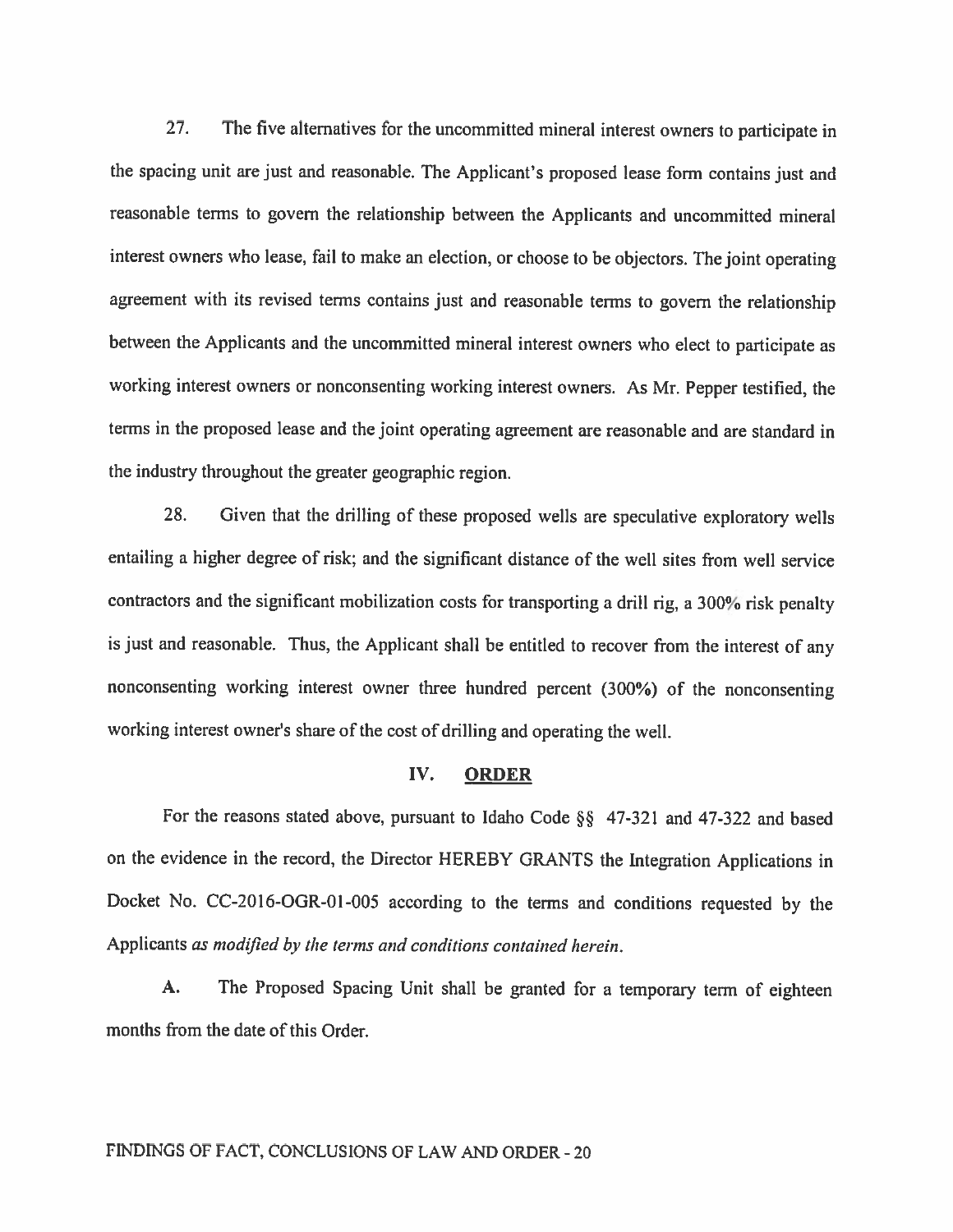B. By or before the last day of the seventeenth month within in the eighteen-month period, the Applicant shall file an Application in this matter seeking <sup>a</sup> permanent spacing unit, under Idaho Code § 47-321.

C. In requesting the spacing unit as provided for herein, the Applicant shall provide additional production data, well logs, or other demonstrative evidence sufficient to establish the location of the Proposed Spacing Unit and the extent of the poo<sup>l</sup> underlying the Subject Lands that one well will drain.

D. The Applicant also shall provide sufficient evidence that the stratigraphic limitation referred to in the Amended Application will adequately protect the other stratigraphic zones in Section <sup>14</sup> from drainage in contravention of Existing Order 001.

E. Such evidence must be more than merely asserting conclusions based on summaries of evidence not provided to IDL.

F. IDL should be provided with an opportunity to make an assessment of the evidence, and upon examination of the evidence, IDL should be prepared to provide the Director or other fact-finder with information that will assist in assessing the sufficiency of the evidence, from <sup>a</sup> technical perspective.

G. If the Applicant fails to file an Application to establish <sup>a</sup> spacing unit pursuant to Idaho Code § 47-321, the temporary unit ordered herein shall expire, and the Subject Lands, and all leased and unleased parties within the temporary unit shall be released from the temporary unit.

H. If and when production from the Subject Lands is achieved, proceeds attributable to production from lands within the temporary spacing unit shall be held in suspense until such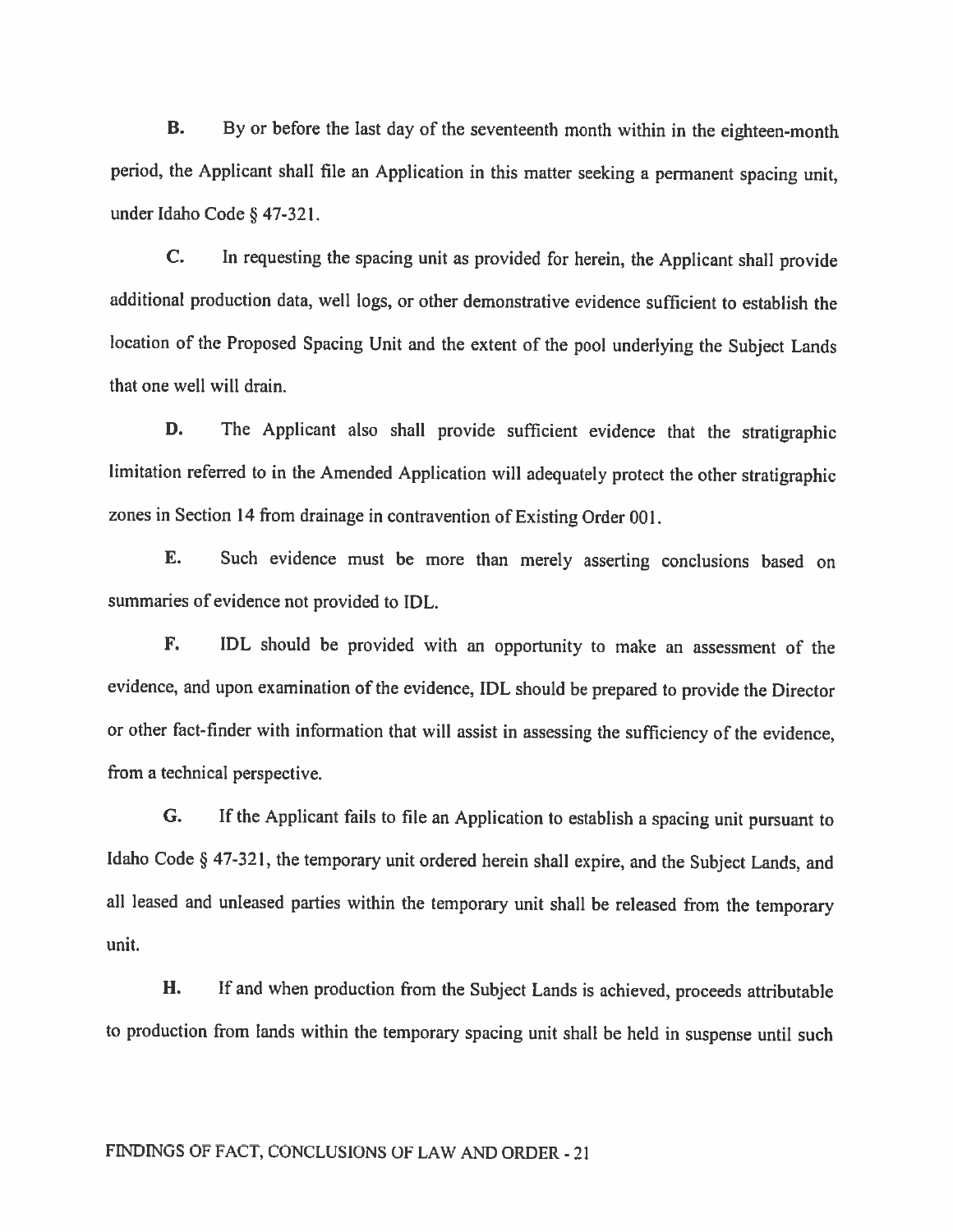time as <sup>a</sup> hearing on an application for <sup>a</sup> spacing unit can be held to determine whether sufficient evidence exists to confirm the Proposed Spacing Unit.

I. Proceeds attributable to production from the temporary spacing unit shall be paid into an interest-bearing account administered by <sup>a</sup> third party, escrow agent, or similar fiduciary; and shall be available for release to the Applicant for payment to the appropriate party immediately upon Applicant obtaining <sup>a</sup> spacing order under which each mineral interest owner's proportionate share can be determined and allocated.

J. Only one (I) well shall be drilled to and produced in this temporary spacing unit. The well must be drilled with <sup>a</sup> minimum setback of six hundred sixty (660) feet from the unit boundary.

K. Furthermore, any well drilled within the temporary spacing unit that is completed to produce from <sup>a</sup> poo<sup>l</sup> underlying portions of the Subject Lands located in Section 14, must be limited to production from the stratigraphic zone identified herein as "Sand D," more specifically depicted in Exhibit <sup>A</sup> to the Supplemental Affidavit, and described therein as sand that "correlates with <sup>a</sup> 40' sand encountered in the Bridge May #1-13 well (1.9 miles east of the proposed target) between 3650' and 3690' measured depth."

L. Alta Mesa Services, LP is the designated Operator of the well to be drilled within this temporary spacing unit, and has the exclusive right to drill, equip, and operate the well within the temporary spacing unit. Accordingly, all separate tracts within the spacing unit are HEREBY INTEGRATED for the purpose of drilling, developing, and operating <sup>a</sup> well in the temporary spacing unit, and for the sharing of all production therefrom in the temporary spacing unit, in accordance with the terms and conditions of the above-captioned order.

# FINDINGS OF FACT, CONCLUSIONS OF LAW AND ORDER -22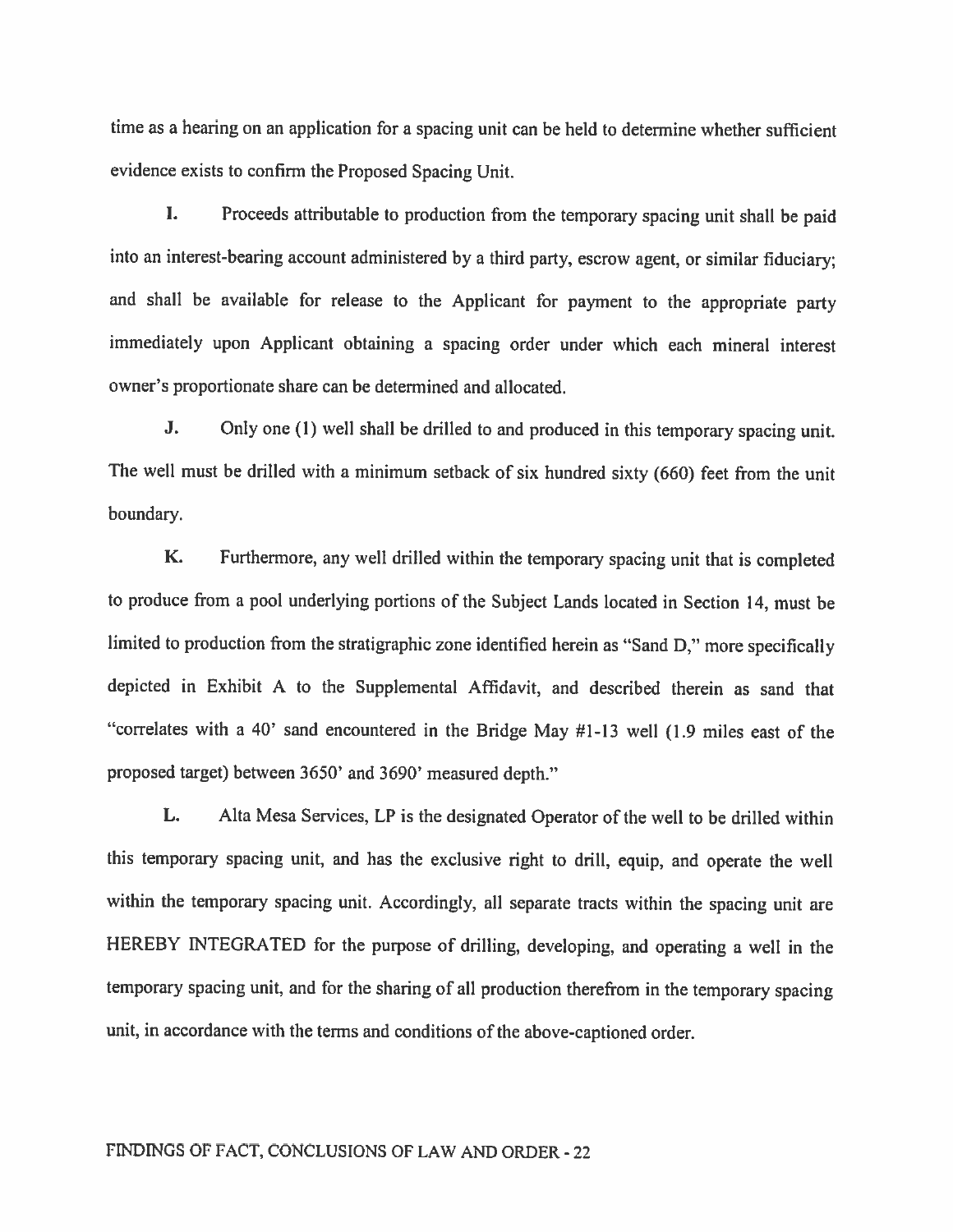M. Operations on any portion of <sup>a</sup> spacing unit will be deemed for all purposes the conduct of operations upon each separately owned tract in the spacing unit.

N. Production allocated or applicable to <sup>a</sup> separately owned tract included in the spacing unit shall, when produced, be deemed for all purposes to have been produced from that tract by <sup>a</sup> vell drilled on that tract.

0. IT IS HEREBY ORDERED that from and after this date all production from this spacing unit be integrated and allocated among the interest owners therein according to the proportion that each mineral interest owners' net mineral acreage bears.

ALL UNCOMMITTED INTEREST OWNERS IN THE TEMPORARY SPACING UNIT ARE HEREBY NOTIFIED that they have 30 days from and after the date of the issuance of the above-captioned Order to make known to the Operator, Alta Mesa Services, LP, which of the following options they select for participation in the integrated spacing unit. This selection shall be made in writing, and addressed to:

Alta Mesa Services, LP 15021 Katy Freeway, Suite 400 Houston, TX 77094

by first class mail. Uncommitted mineral interest owners may either choose to participate as: <sup>a</sup> working interest owner; <sup>a</sup> non-consenting working interest owner; <sup>a</sup> leased interest; or as an objector.

<sup>A</sup> failure to notify the Operator, Alta Mesa Services, within <sup>30</sup> days of this order shall result in that owner's interest being deemed leased. Consistent with Idaho Code § 47-322(c)(i) - (v), the available participatory options are:

> Participate as <sup>a</sup> working interest owner and pay the proportionate share of the actual costs of drilling and operating <sup>a</sup> well allocated to the owner's interest in the spacing unit. Working interest owners who share in the costs of drilling and operating the well are entitled to their respective shares of the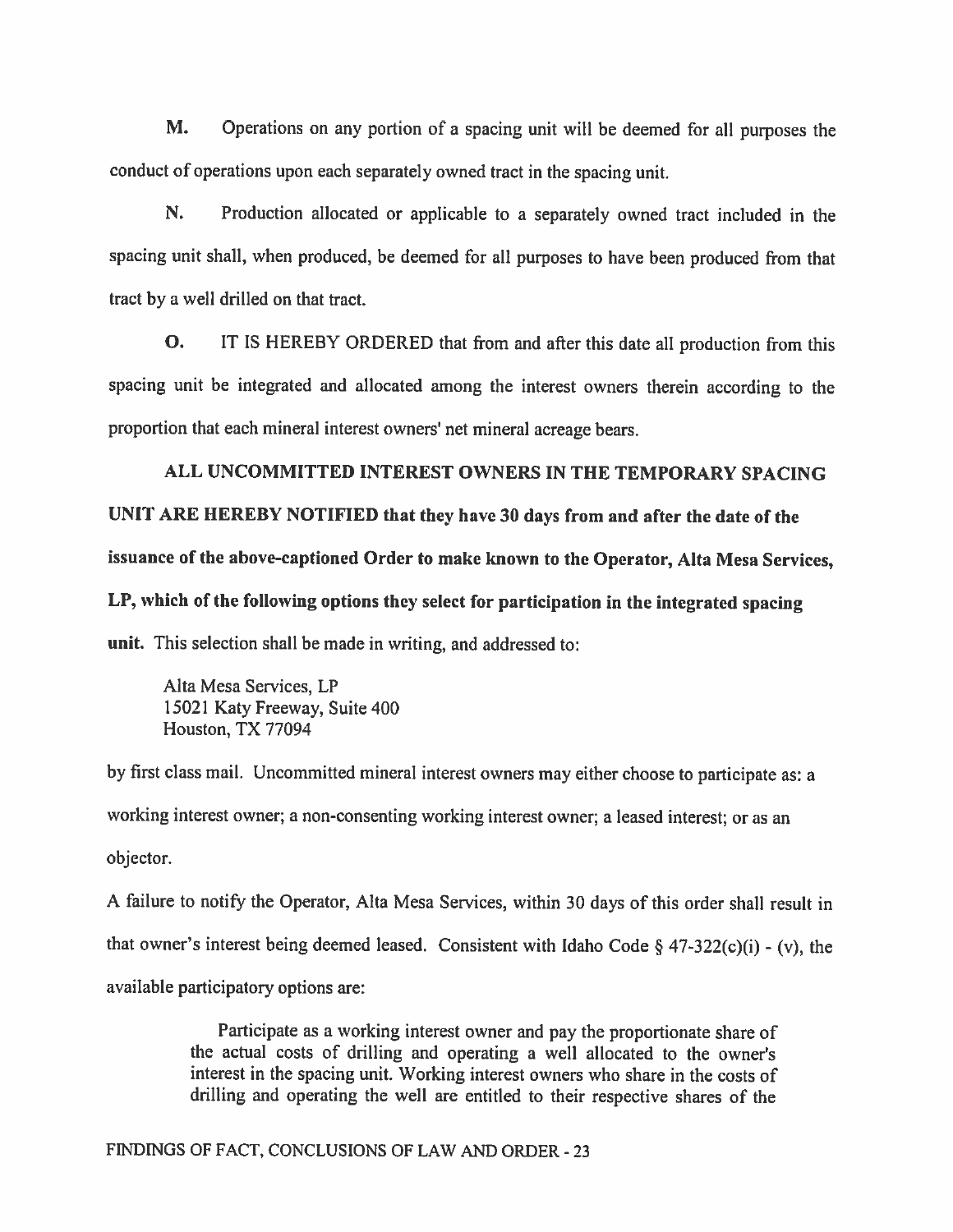production of the well. The operator of the integrated spacing unit and working interest owners shall enter into the joint operating agreement approved by the department in this order.

Participate as <sup>a</sup> nonconsenting working interest owner, who refuses to share in the risk and actual costs of drilling and operating the well, but desires to participate as <sup>a</sup> working interest owner. Nonconsenting working interest owners are entitled to their respective shares of the production of the well, not to exceed one-eighth (1/8) royalty, until the operator of the integrated spacing unit has recovered three hundred percent (300%) of the nonconsenting working interest owner's share of the cost of drilling and operating the well under the terms set forth in joint operating agreement approved by the department in this order. After all the costs have been recovered by the consenting owners in the spacing unit, the nonconsenting owner is entitled to his respective shares of the production of the well, and shall be liable for his pro rata share of costs as if the nonconsenting owner had originally agreed to pay the costs of drilling and operating the well. The operator of the integrated spacing unit and nonconsenting working interest owners shall enter into <sup>a</sup> joint operating agreement approved by the department in this order.

Enter into <sup>a</sup> lease with the operator of the spacing unit under the terms and conditions in the proposed lease Alta Mesa provided. The owner shall receive one-eighth (1/8) royalty and \$100 per net mineral acre bonus payment and another SI 00 bonus for an extension on the lease term.

Object to any participation or involvement of any kind in the unit. An objecting owner's interest will be deemed leased under the terms and conditions in the integration order. The owner shall receive one-eighth (1/8) royalty. An objecting owner may elect to have any funds to which he or she is entitled to transferred to the STEM action center.

If an owner fails to make an election within the <sup>30</sup> days set forth in this order, such owner's interest will be deemed leased under the terms and conditions in this order. The owner shall receive one-eighth (1/8) royalty and <sup>a</sup> SI 00 per net mineral interest acre bonus payment and another SI 00 bonus for an extension on the lease term.

If one or more of the owners shall drill, equip, and operate, or operate, or pay the costs of drilling, equipping, and operating, or operating, <sup>a</sup> well for the benefit of another person as provided for the order, then such owners or owner shall be entitled to the share of production from the spacing unit accruing to the interest of such other person, exclusive of <sup>a</sup> royalty not to exceed one-eighth (1/8) of the production, until the market value of such other person's share of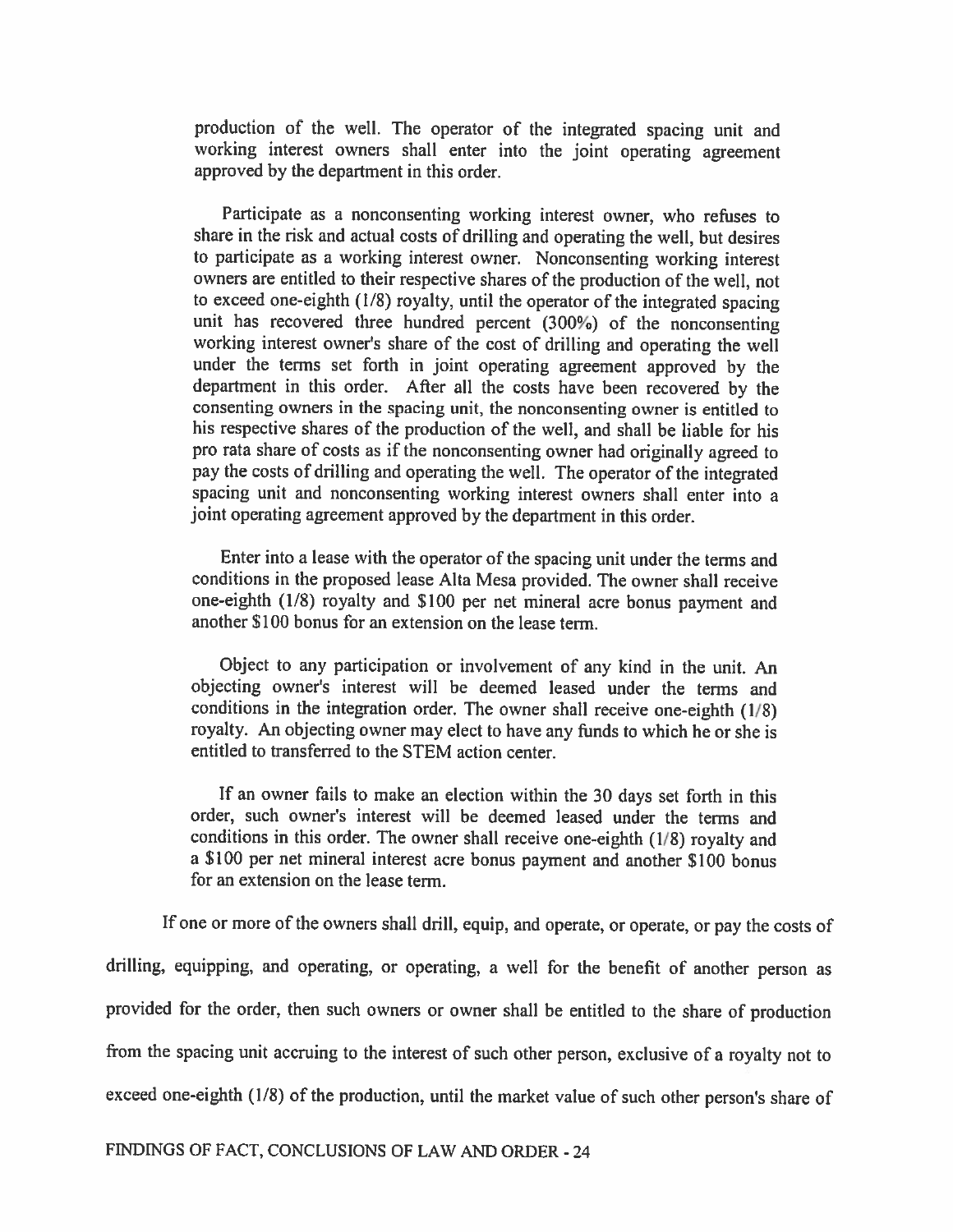the production, exclusive of such royalty, equals the sums payable by or charged to the interest of such other person. The terns and conditions of the above-described orders are hereby determined to be just and reasonable.

Each owner will have thirty days (30) from issuance of this order to make an election and communicate his election in writing to Alta Mesa.

### PROCEDURES & REVIEW

Pursuant to Idaho Code § 47-324(c) the above-captioned order shall not be subject to any motion to reconsider or further review, except for appeal to the Idaho Oil and Gas Conservation Commission. Pursuant to Idaho Code  $\S$  47-324(d), this order may be appealed to the Commission by the applicant or any owner who filed an objection or other response lo the application within the time required. An appeal must be filed with the Director within fourteen (14) calendar days of the date of issuance of the Director's written decision. The date of issuance shall be January 20, which is three (3) calendar days after the Director deposits the decision in the U.S. mail. Such appeal shall include the reasons and authority for the appeal, and shall identify any facts in the record supporting the appeal. Any person appealing shall serve <sup>a</sup> copy of the appeal materials on any other person who participated in the proceedings below, by certified mail, or by personal service. Any person who participated in the proceeding below may file <sup>a</sup> response to the appeal within five (5) calendar days of service of <sup>a</sup> copy of the appeal materials. The appellant shall provide the Director with proof of service of the appeal materials on other persons.

If no appeal is filed within the required time, this decision shall become the final order. Idaho Code § 47-324(f).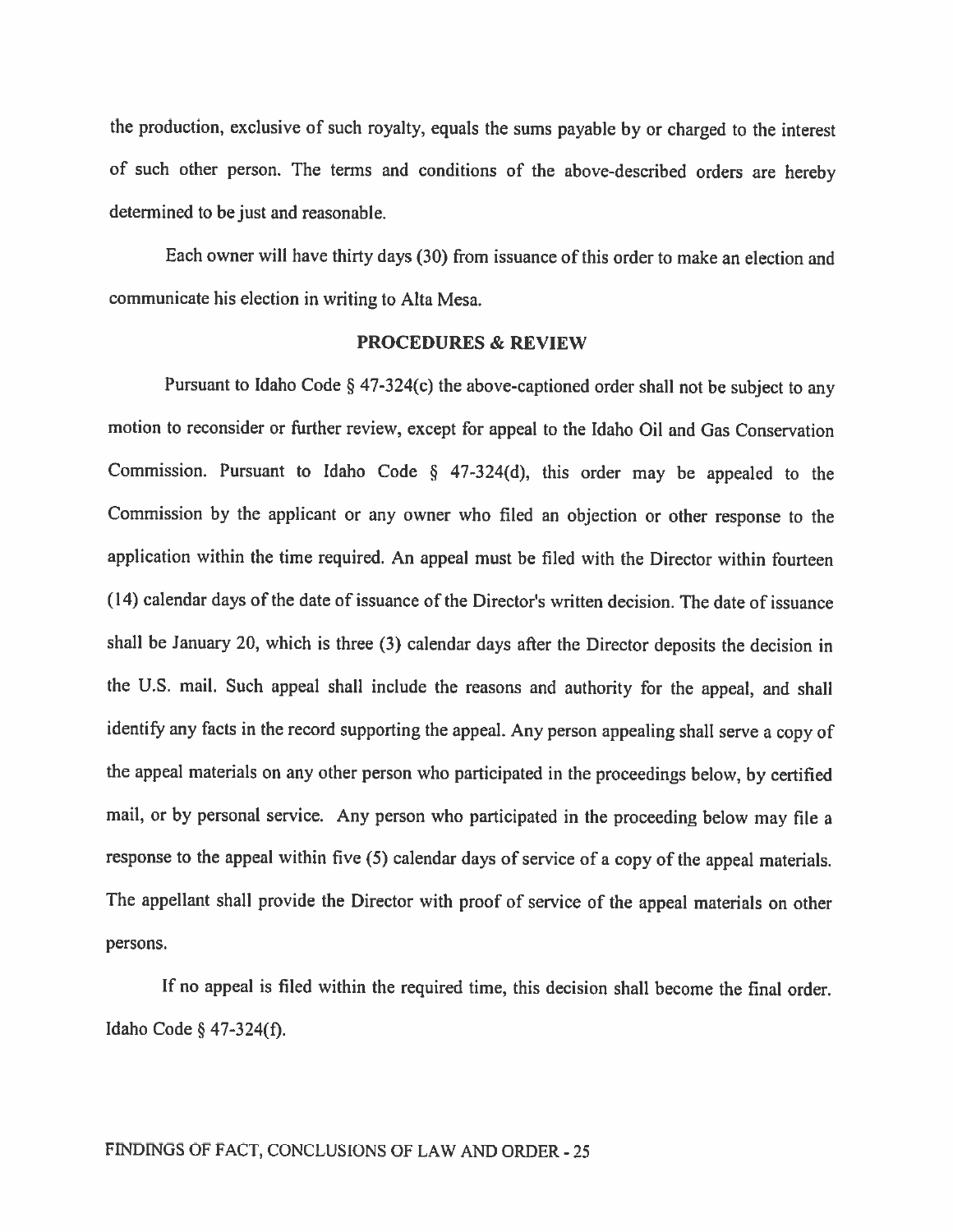$\neg \vphantom{a}^{\ast}$ DATED this *II* day of January, 2017

KELLY A. WILLIAMS Hearing Officer

The

THOMAS M. SCHULTZ, JR. Secretary to the Commission and Director of the Idaho Department of Lands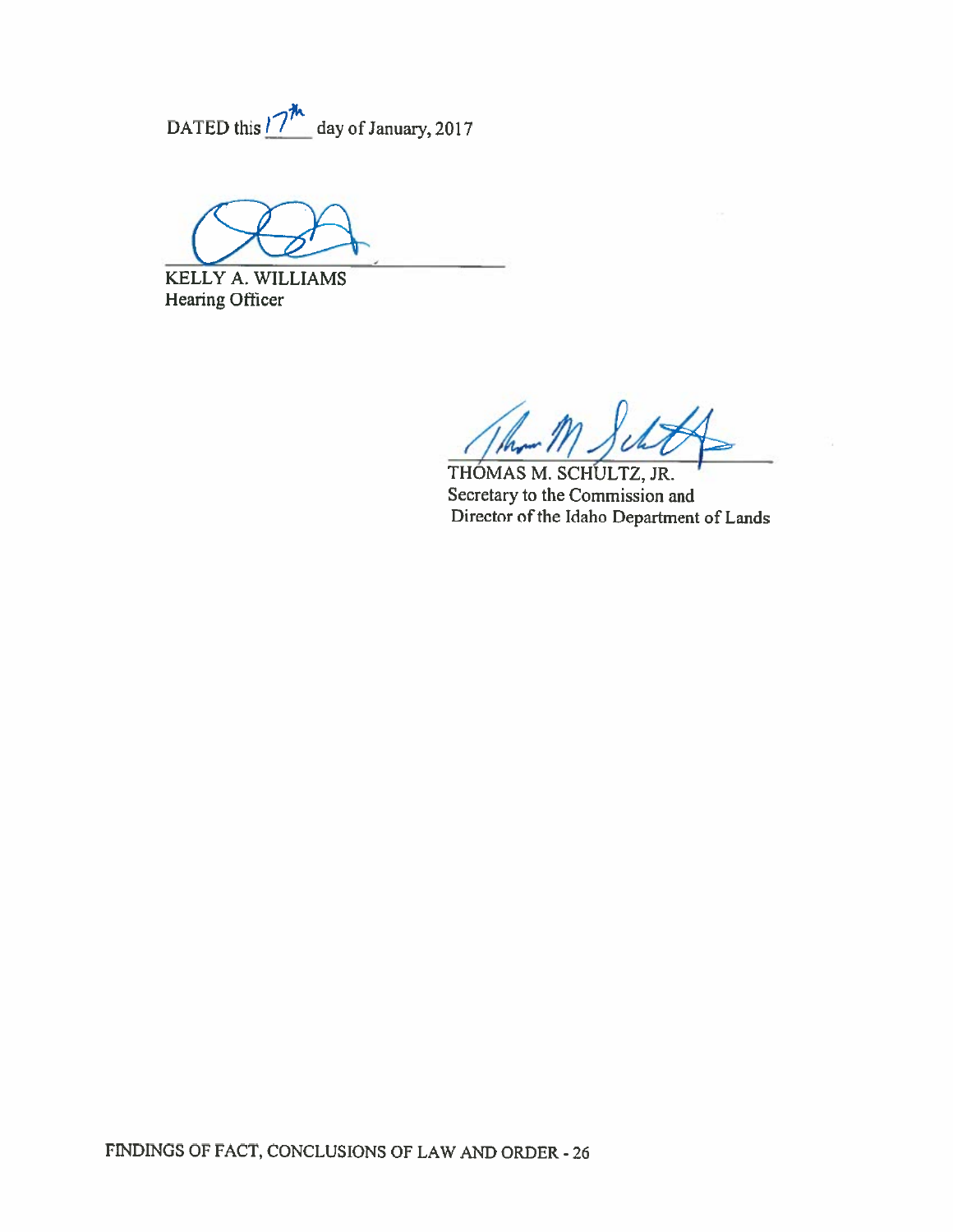# BEFORE THE IDAHO DEPARTMENT OF LANDS



# APPLICANTS' REOUEST TO AMEND SPACING APPLICATION

Applicants AM Idaho, LLC, and AIta Mesa Services, LP, reques<sup>t</sup> to amend their

spacing application as follows:

1. Applicants request that the order establishing a spacing order for the SW  $\frac{1}{4}$  of Section 10, the SE ¼ of Section 11, the NW ¼ of Section 14 and the NE ¼ of Section 15, Township <sup>8</sup> North, Range <sup>5</sup> West be restricted as to stratigraphic interval in the NW <sup>¼</sup> of Section <sup>14</sup> only, to include only what was identified during the hearing as "Sand D." Sand <sup>D</sup> is described in the Supplemental Affidavit of David M. Smith filed contemporaneously herewith, as follows: That sand identified on the triple-combination log for the Bridge Energy Inc. May <sup>I</sup> - <sup>13</sup> well at 3650' to 3690' measured depth. Attached to Mr. Smith's Supplemental Affidavit is <sup>a</sup> copy of the relevant portion of the well log for the nearby May 1-13 well, on which the subject sand is identified. As set forth in Mr. Smith's Supplemental Affidavit, based on his experience and his review of seismic data gathered in the area of the propose<sup>d</sup> unit, Sand <sup>D</sup> appears to be located in <sup>a</sup> separate fault block from the primary sand being targeted in the existing spacing unit covering Section 14, Township 8 North, Range 5 West (Docket No. CC-2016-OGR-01-00l). As set forth in Mr. Smith's Supplemental Affidavit, Sand <sup>D</sup> is separated from the target sand to south in the NW ¼ of Section <sup>14</sup> by <sup>a</sup> fault with approximately 150' to 200' of throw, which fault is clearly delineated by 3-D seismic.

2. Applicants reques<sup>t</sup> that the order include the condition that no well for the requested spacing unit will be drilled in the NW <sup>¼</sup> of Section 14, such that production from <sup>a</sup> well drilled into Sand D from the remainder of the unit will be allocable pro rata to the NW  $\frac{1}{4}$  of Section 14 (by virtue of the pooling clauses in the leases in the NW  $\frac{1}{4}$  of Section 14), but such

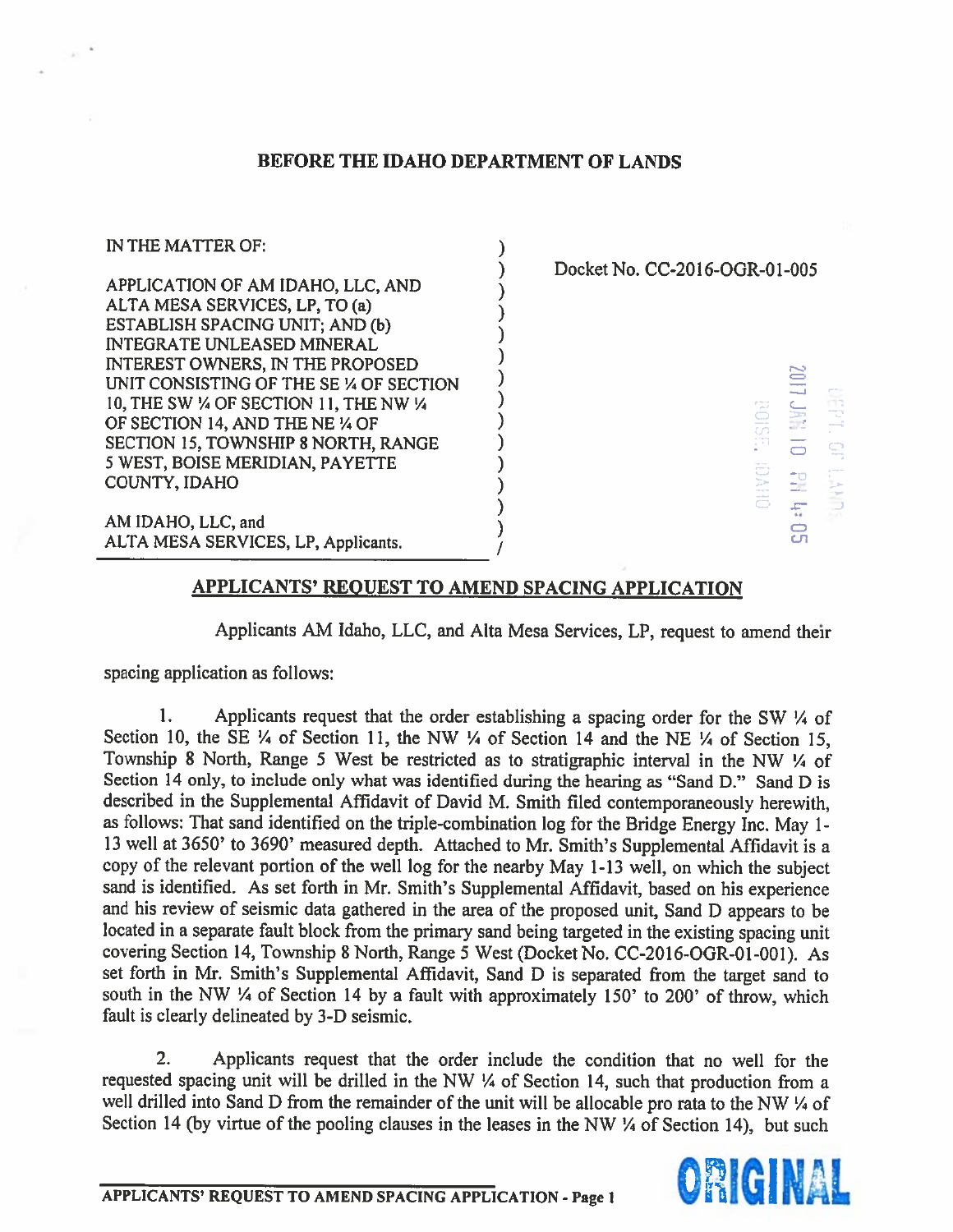production will not be allocable to the remainder of Section 14.' This condition will remain unless and until the existing spacing order for Section 14 (Docket No. CC-2016-OGR-01-001) is amended to exclude Sand <sup>D</sup> in the identified fault block, or Applicants obtain other appropriate permission from the Director.

3. While Applicants do not believe based on the information currently available that Sand <sup>D</sup> will communicate with other sands targeted in the existing spacing unit covering Section 14, Applicants reques<sup>t</sup> that the order include the further condition that should Applicants develop information based on production that such communication does exist, Applicants shall enter into <sup>a</sup> mutually acceptable production sharing agreemen<sup>t</sup> between Applicants and the operator of the existing spacing unit covering Section 14 (Docket No. CC-2016-OGR-01-001), or obtain other appropriate permission from the Director.

In addition to his testimony <sup>g</sup>iven at the previous hearing and his Supplemental

Affidavit, Mr. Smith will be available to testify at the continued hearing on Docket No. CC-

<sup>201</sup> 6-OGR-01-005 in order to further explain the technical basis for the requested restriction as

necessary.

Dated this  $\frac{1}{\sqrt{1}}$  day of January, 2017.

Michael Christian (ISB #4311) Attorneys for Applicant Marcus, Christian, Hardee & Davies, LLP 737 North 7<sup>th</sup> Street Boise, ID 83702 Telephone: (208)342-3563 Fax: (208)342-2170 Email: mchristian@mch-lawyer.com

<sup>&</sup>lt;sup>1</sup> The leases for all of Section 14 provide that the lessee may "at any time and from time to time to unitize the Leased Premises or any portion or portions thereof, as to all strata or any stratum or strata, with any other lands as to all strata or any stratum or strata." Such leases also provide: "Operations upon and production from the units shall be treated as if such operations were upon or such production were from the Leased Premises whether or not the wells are located thereon." Thus, for <sup>a</sup> well drilled in the propose<sup>d</sup> unit but outside the NW <sup>¼</sup> of Section 14, there will not be actual "operations upon and production from" Section 14, but production will be allocable pro rata to the NW <sup>¼</sup> of Section 14. Because there will not be actual "operations upon and production from" Section <sup>14</sup> from such well, the production would not be allocable to the remainder of Section <sup>14</sup> for the existing spacing unit covering Section 14.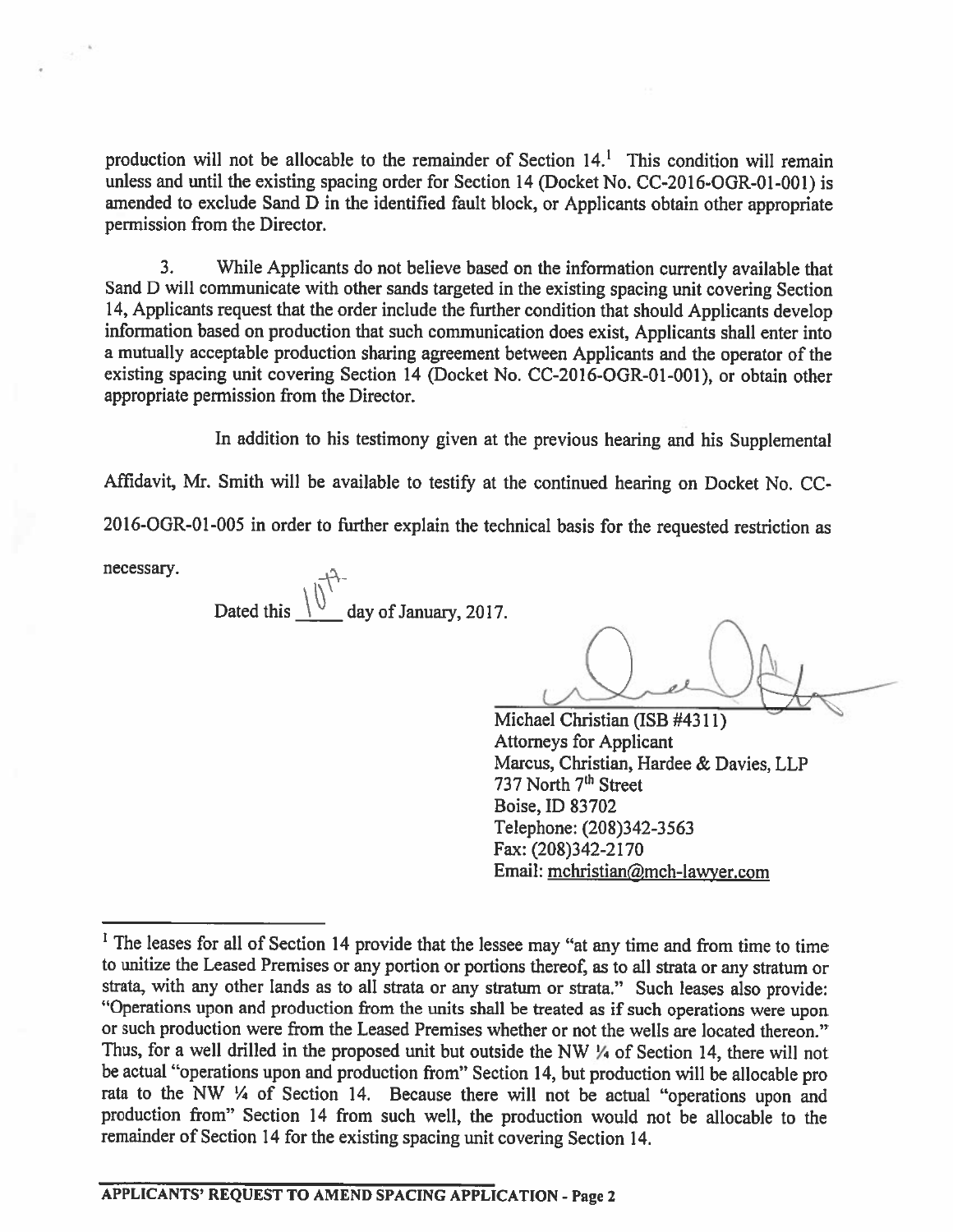# BEFORE THE IDAHO DEPARTMENT OF LANDS

IN THE MATTER OF: APPLICATION OF AM IDAHO, LLC, AND  $\begin{array}{ccc}\n & & \text{Docket No. CC-2016-OGR-01-005}\n\text{ALTA MESA SERVICES, LP, TO (a)}\n\end{array}$ <br>ESTABLISH SPACING UNIT; AND (b) INTEGRATE UNLEASED MINERAL INTEREST OWNERS, IN THE PROPOSED UNIT CONSISTING OF THE SE % OF SECTION 10, THE SW ¼ OF SECTION 11, THE NW ¼<br>
OF SECTION 14, AND THE NE ¼ OF<br>
SECTION 15, TOWNSHIP 8 NORTH, RANGE<br>
5 WEST, BOISE MERIDIAN, PAYETTE<br>
COUNTY, IDAHO<br>
(
) OF SECTION 14, AND THE NE 1/4 OF UNIT CONSISTING OF THE SE % OF SECTION<br>
10, THE SW % OF SECTION 11, THE NW %<br>
OF SECTION 14, AND THE NE % OF<br>
SECTION 15, TOWNSHIP 8 NORTH, RANGE<br>
5 WEST, BOISE MERIDIAN, PAYETTE<br>
COUNTY, IDAHO<br>
AM IDAHO, LLC, and<br>
ALTA ME 5 WEST, BOISE MERIDIAN, PAYETTE COUNTY, IDAHO AM IDAHO, LLC, and<br>
ALTA MESA SERVICES, LP, Applicants.

# SUPPLEMENTAL AFFIDAVIT OF DAVID M. SMITH

| <b>STATE OF TEXAS</b> |           |
|-----------------------|-----------|
|                       | $\sum$ SS |
| County of Harris      |           |

David M. Smith, being duly sworn on oath, deposes and states:

1. <sup>I</sup> am Vice President — Exploration of Applicant AM Idaho, LLC. <sup>I</sup> refer the hearing officer to my first Affidavit filed in suppor<sup>t</sup> of the above-docketed application for detail regarding my education, qualifications and experience, and other detail regarding the geologic suppor<sup>t</sup> for the application.

2. The primary sand to be targeted in the proposed unit correlates with <sup>a</sup> 40' sand encountered in the Bridge May #1-13 well (1.9 miles east of the proposed target) between 3650' and 3690' measured depth. The sand targeted in the propose<sup>d</sup> unit is identified by Applicants

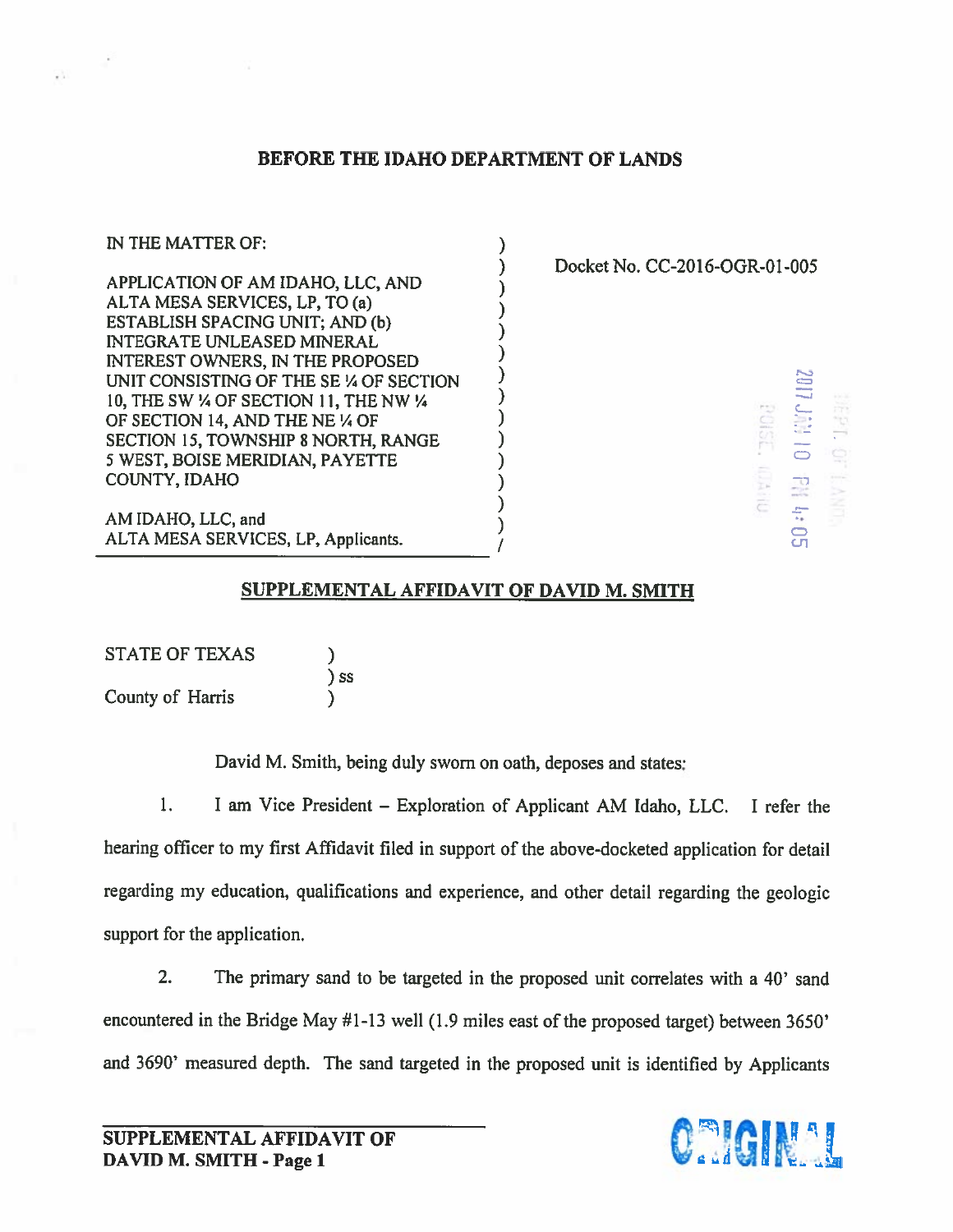internally, and <sup>I</sup> described in my earlier testimony in this matter, as "Sand D." The sand correlating to Sand D geologically is reflected and identified in an excerpt from the May  $\#1-13$ well attached hereto as Exhibit A.

3. As <sup>I</sup> previously testified, based upon my review of the seismic data acquired in the area of the proposed unit, and based upon the similarity of the characteristics of the seismic data to the characteristics of seismic data acquired in the area of the Willow-Hamilton field, in my opinion Sand <sup>D</sup> is likely prospective for hydrocarbons in the area of the proposed unit. In the area of the proposed unit, the top of the prospective section is expected to be approximately 3590' TVD.

4. Seismic data indicates that Sand <sup>D</sup> is located in <sup>a</sup> separate fault block from the primary sand targeted in the existing spacing unit covering the entirety of Section 14, Township 8 North, Range 4 West. The target sand to south is separated by a fault with approximately 150' to 200' of throw, as clearly delineated by 3-D seismic

Dated this  $30\frac{m}{\omega}$  day of *December*, 2016.

David  $D$ mil M. Smith  $\sim$ 

SUBSCRIBED AND SWORN TO before me this  $\frac{q+1}{q}$  day of January, 2017.



Notary Publid for State of Texas iding at My Commission Expires:

SUPPLEMENTAL AFFIDAVIT OF DAVID M. SMITH - Page 2